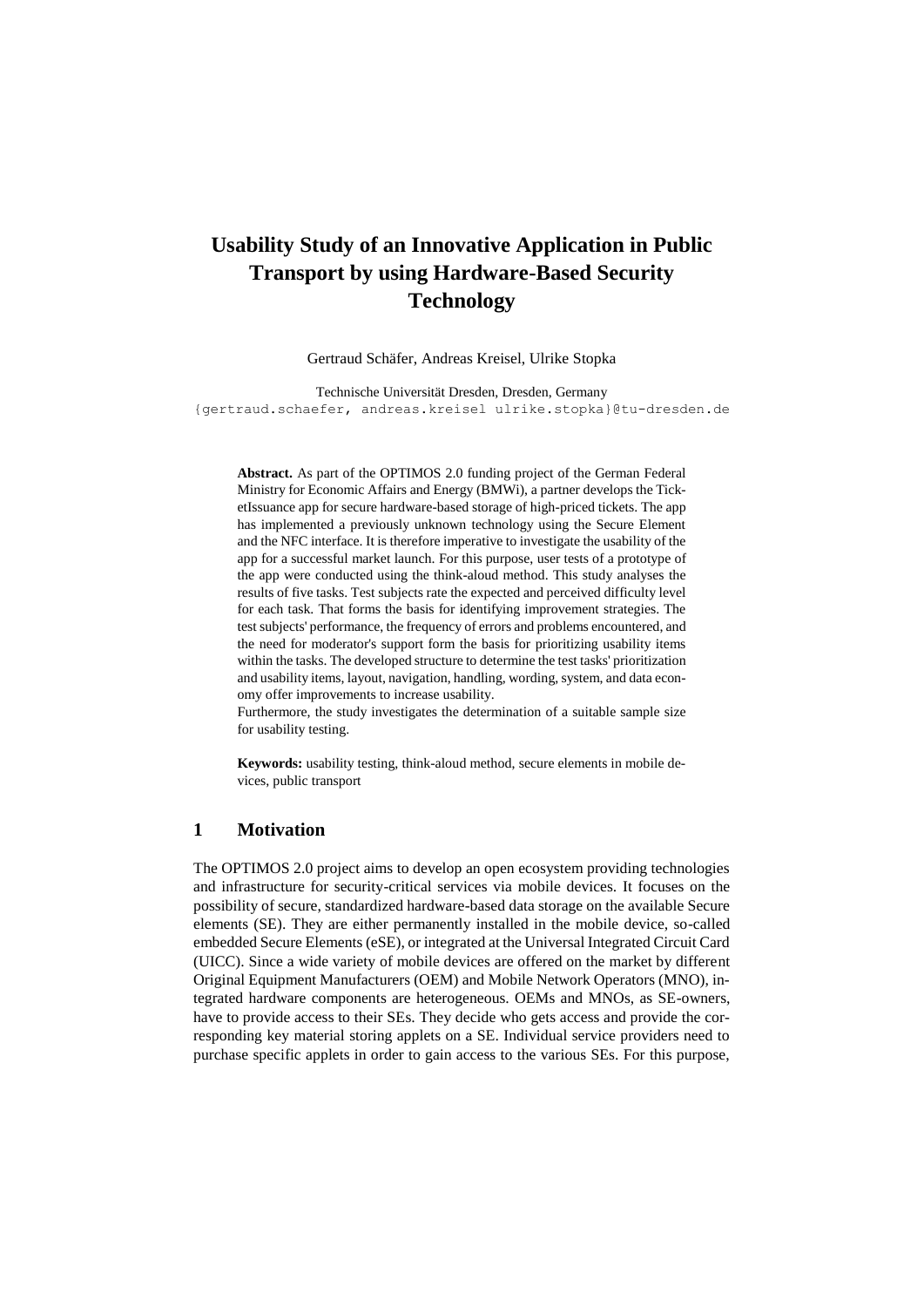the OPTIMOS 2.0 project develops the Trusted Service Manager (TSM). If OEMs and MNOs join the OPTIMOS2.0-ecosystem, the TSM can manage the access to the different SEs. Service providers get access to the various SEs via the TSM. It acts as the only contractual partner who manages the data or applets stored on all SEs in personal mobile devices.

One main developed application in the project provides the possibility to transfer the personal electronic identity (eID) from the ID card to a personal mobile device securely stored on its SEs. With this technology, it will be possible to enter verified personal data from the derived eID in registration formulas directly transferred without using the physical ID card. Therefore, on the one hand, registration processes can be carried out much faster and more conveniently for customers in a single-step process without manual data entry. On the other hand, service providers using this technology receive verified data minimizing time-consuming verification processes.

Besides, the OPTIMOS 2.0 technology with its central TSM platform offers a wide range of other application scenarios for security-critical applications for mobile services, such as the storage of car keys for car-sharing services, room keys in hotels, or the storage of high-priced tickets in passenger transport.

This study dedicates to the usability of the TicketIssuance app prototype developed for Berlin's public transport operator BVG as part of the OPTIMOS 2.0 project. At the time, the app developers have not yet realized all final application scenarios. One of the primary objectives is to find out how potential users perceive the SE's configuration and the handling of the NFC interface for data transfer to smart cards.

Concerning Berlin's public transportation system, there is a general interest in using apps. In 2018 alone, People downloaded the Fahrinfo app of the Berliner Verkehrsbetriebe (BVG) around four million times [5]. Over a thousand subjects took place in a Germany-wide study surveying the use of public transport apps and electronic ticketing. It shows that about two-thirds of the Berlin study subjects use mobile apps for local public transport, but only 20% had already purchased electronic tickets via apps in 2018. However, 75% of all users see ticket sales as an essential part of public transport apps' functional scope [14]. Therefore, the question is how to design apps so that users increasingly purchase electronic tickets meeting the requirements for fast and secure purchasing and ticket control processes, including convenient payment processing and required data protection to reduce uncertainties and insecurities on the customer side.

New applications need to be developed with a high level of usability to ensure a good user experience. For successful market penetration, developers of innovative applications have to ensure user acceptance, not technical feasibility. Therefore, new apps must be examined about their usability during their development process.

# **2 Study Object - The BVG TicketIssuance App based on OPTIMOS 2.0 technology**

The Berlin public transport company BVG wants to push the distribution of electronic tickets via mobile apps. The currently available BVG apps offer a selection of the most popular tickets in the lower price segment up to a maximum of 84 euros (monthly ticket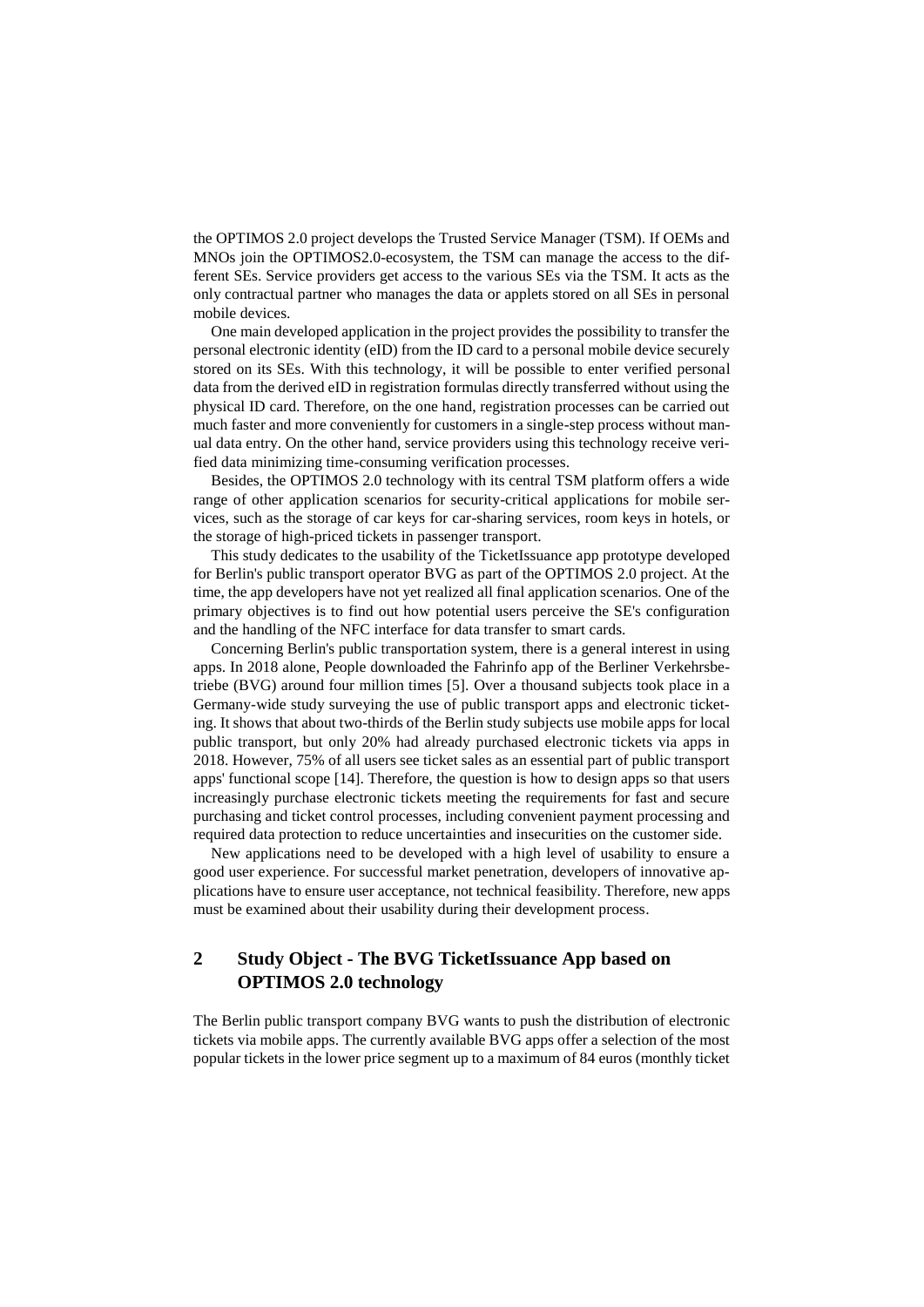Berlin tariff zone AB) by QR code. It is relatively easy to copy. Therefore the BVG faces the risk of service fraud through duplicated tickets. To offer higher-priced tickets, such as annual or monthly once even in the broader tariff zone Berlin ABC, and to use NFC technology advantages for checking tickets, one OPTIMOS 2.0 project partner develops the TicketIssuance app. The app developers are in intense competition with other ones. Developers must be aware of how users can quickly and effortlessly substitute their app due to other ones. The YouGov report 2017 [28] surveyed that 89% of 2000 study subjects had already deleted apps at least once. The most common reason was an uninteresting or disappointing app performance. Therefore, before introducing the TicketIssuance app, it is crucial to ensure usability to achieve user acceptance through a positive user experience and reduce possible uncertainty when purchasing tickets.

As already described, the TicketIssuance app should offer the option to store tickets on the SE in the smartphone. This option requires that the integrated Smartphone SE supports the open OPTIMOS 2.0 interfaces and is addressable via the OPTIMOS 2.0 TSM. In summer 2020, only Samsung's Galaxy smartphones from model S9 and higher were ready to be part of the OPTIMOS 2.0 ecosystem. Other manufacturers do not give access to the SEs on their mobile devices up to now. The same applies to the MNO UICC.

The TicketIssuance app must be able to address the SE. Therefore, the first step is installing the OPTIMOS 2.0 TSM-API app for secure communication between the ticket provider and the SE on the personal smartphone. The one-time initialization process automatically downloads, installs, and personalizes the SE applet as a prerequisite for storing higher-priced tickets in the SE in a forgery- and copy-proof manner.

The checking of tickets stored in the SE occurs via NFC technology and works even on the smartphone's standby or low battery mode. In this way, public transport users can prove their ticket's validity even if the battery level is insufficient. The checking process is similar to one of the tickets stored on smartcards. This technology also allows storing tickets directly to appropriately configured smart cards via the TicketIssuance app. It is also possible to transfer not to copy tickets between SEs of different mobile devices or to a smart card via NFC. This function offers customers the possibility to buy tickets for other persons or to transfer already purchased tickets. One use case could be the purchase of electronic tickets for children or persons using smartcards. The study's prototype app provides low-priced tickets to store as QR code on the internal smartphone storage or a corresponding smart card and higher-priced tickets, such as monthly tickets or the so-called field test ticket, on the smartphone SE or a corresponding smart card.

In its final version, the TicketIssuance app will also provide users with a quick and easy way to personalize a user account by electronic transfer of personal data from the derived digital identity stored at the SE.

By integrating the OPTIMOS 2.0 technology, the final version of this app will offer the following functions:

1. Creation of user accounts with the integration of the eID stored in the smartphone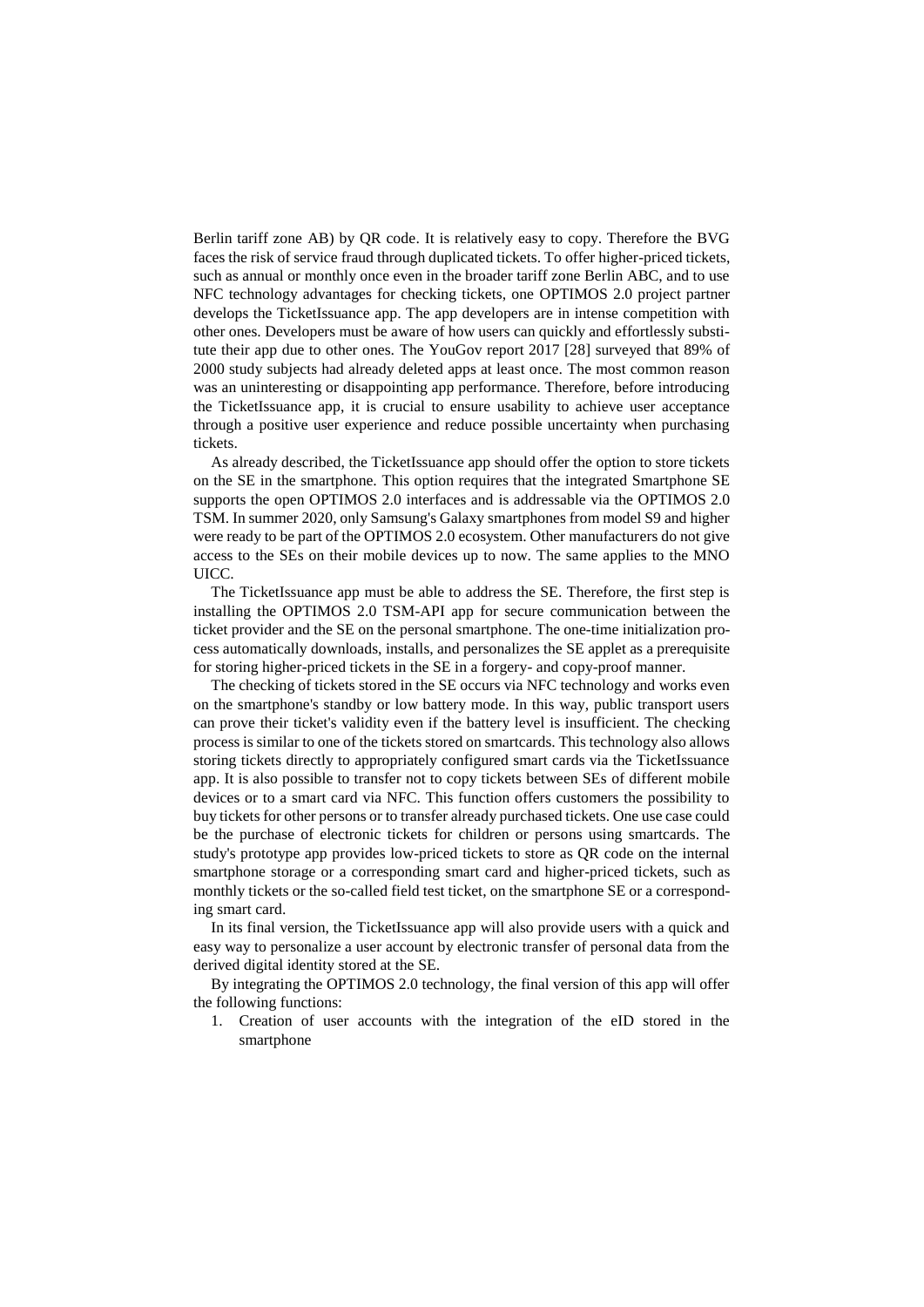- 2. Purchase includes electronic payment and management of different ticket options, exceptionally high-priced season tickets such as monthly and annual tickets, to store securely on the SE.
- 3. Ticket transfer via the TicketIssuance app to an external smartcard or another smartphone.
- 4. Checking Ticket stored on the SE via the NFC interface touching the smartphone to a checking device without opening the app-similarly the smartcards' ticket check; Check is also possible in switched-off mode or when the battery is low.

The usability test study object is the ticket purchase and storage as a central function of the TicketIssuance app prototype. However, subjects have to configure the SE and create and personalize a user account in the first step. The storage options will investigate whether the functions of managing tickets (purchase, show/check, delete) are easy to understand and perform. In particular, the study examines the different possibilities of ticket storage

- Internal at the app of the smartphone,
- At the SE or
- At the smartcard.

# **3 Usability Testing Methods**

Usability testing is "[...] activities that focus on observing users working with a product and performing tasks that are real and meaningful to them" [4]. Depending on the development of an application product, we can distinguish between formative and summative evaluations. The formative evaluation takes place as relatively small studies to identify fundamental usability problems and understand user requirements during the product development process. They provide developers customer-oriented input for the further development process. The focus is on questions such as:

- What works well for the user and what works poorly?
- What are the most critical problems use an application in terms of usability?

After the necessary adjustments to the product, a new evaluation usually occurs. Summative tests take place with a larger sample after completion of the product development. Here it is necessary to ensure the required statistical validity in order to be able to make reliable statements meeting the defined goals, such as a certain degree of efficiency, specific customer expectations, like error frequency, and the time required to fulfill the task or the comparison with competitor products [4, 6, 2]. Usability tests can occur in a laboratory, in a specific room, or under real conditions in the field, such as shopping malls, parks, vehicles, or the customer's home [4].

Various methods are possible to gather information about product characteristics. Card sorting - a participatory design method – is an often applied method in an early stage of product development, collecting user understanding and preference, for instance, developing a user-friendly structure and navigation of a software application [4].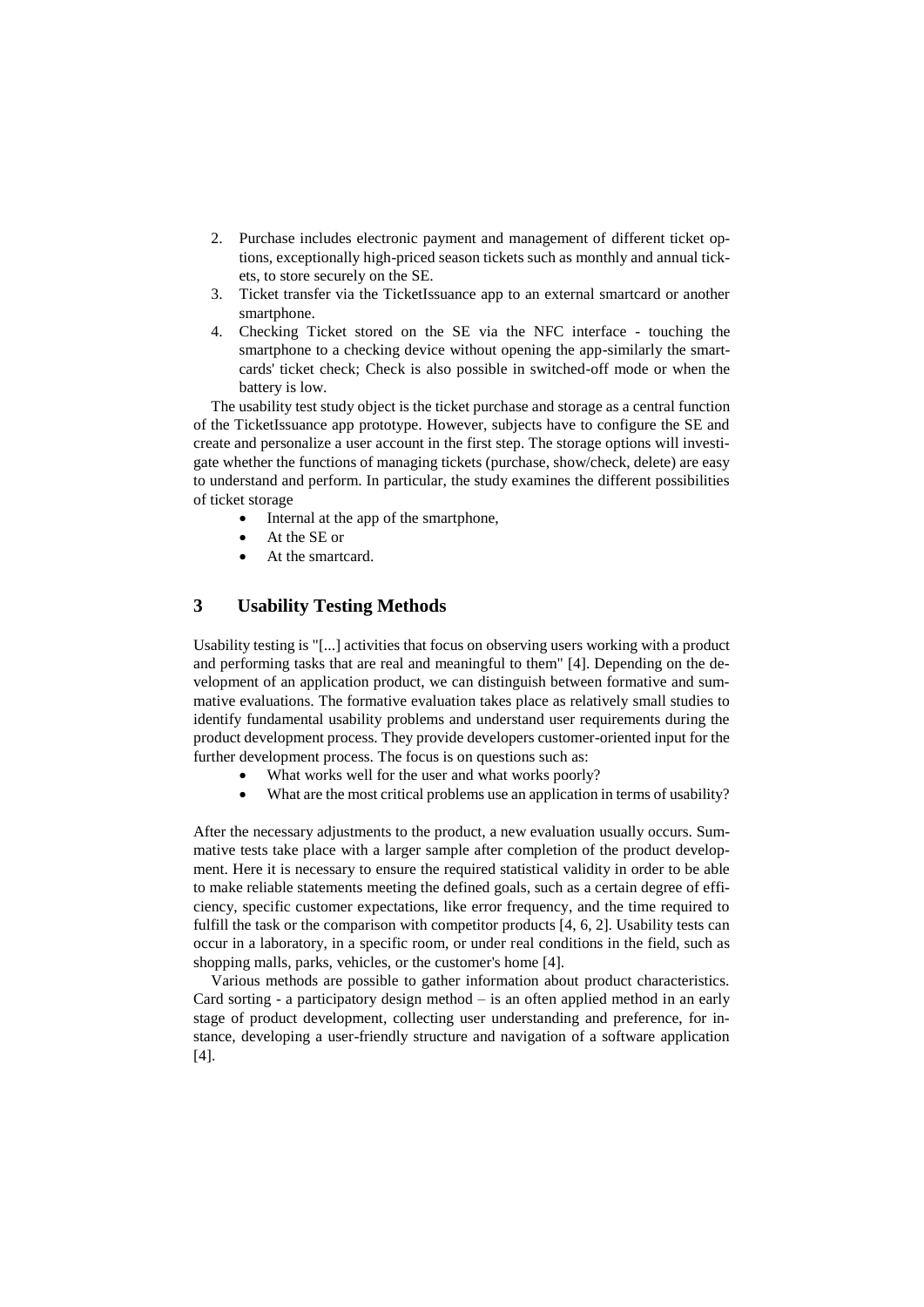The heuristic evaluation method takes a different approach. A group of usability experts independently tests a software product using defined simple and general criteria (heuristics) to uncover usability problems. The experts evaluated and prioritized their results jointly for processing. [4] One basis is the ten usability heuristics established by Nielsen in 1994 [17].

The think-aloud method can give a good insight into customer experiences in a more advanced application development stage. Test subjects, usually potential users, test the application and think aloud. Barnum summarizes it as follows: "… thinking out loud provides a rich source of information about the user's perceptions of the product's usability" [4]. Nielsen describes it as one of the essential methods for assessing usability [21]. It is also the applied method in this study.

#### **3.1 Think-Aloud Method**

Test subjects speak their thoughts aloud while performing the tasks. The think-aloud method follows synchronous verbalization of cognitive processes while performing a specific task performance. Researchers can observe and record mental processes affecting the test during actions or products' use through communication.

Compared to retrospective verbalization, the advantage is mainly the data's consistency and completeness [8]. The data collected are a snapshot regarding the subjector customer-specific perception using a product or an application [7]. Deep insights into the subjects' problem-solving behavior become apparent. Thus, it becomes apparent which usability problems occur [9]. According to Henry et al. [13], thinking aloud does not affect performance levels. Alhadreti and Mayhew [3] also conclude that findings after analyzing three think-aloud studies.

According to Ericsson and Simon [8], there are different forms of verbalization.

Level 1 verbalizations are expressions as they occur in self-talk. Since they do not require any cognitive processes, there is no significantly higher effort and time requirement than situations without communication. In this way, the thoughts and information articulated are essential in detecting problems and errors in an application. They are expressed spontaneously and are not known to the subject in advance. [8]

Level 2 verbalizations represent an extension of the articulated information from level 1, in that thoughts occurring intuitively in short-term memory are additionally explained and described. In this process, the subject converts thoughts into words. Due to the increased processing time involved, task performance may take longer during the test situation. It does not disturb the general course of the processing and influence the success of the task. It is to assume that the data collected for Level 2 verbalization are reliable. [8]

Level 3 verbalizations reproduce thoughts themselves and explanations concerning the cognitive processes (e.g., behavioral descriptions or motives). Level 3 verbalizations link individual thoughts and memories, which change the process structure and lead to a change in the performance and correctness of the results and an increased time requirement. [8]

Generally, the test design should formulate the think-aloud method's tasks on level 1 and level 2 verbalizations. Accordingly, test subjects should only think aloud and not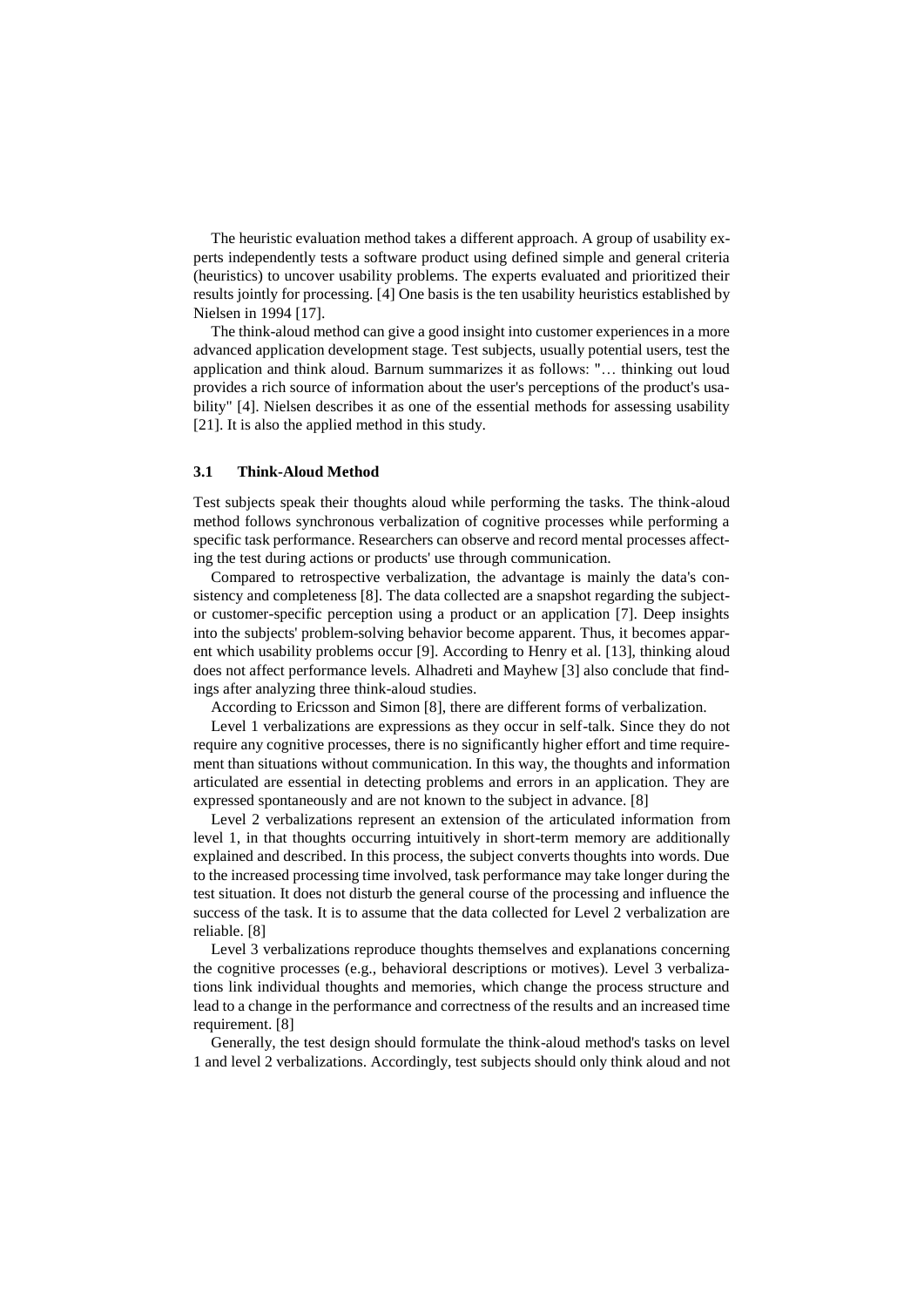explain. They should behave as if they were alone in the room. Before starting the test, the moderator should also point out that he will invoke an invitation to think aloud in the phase of prolonged silence. Any distraction should not occur to avoid level 3 verbalizations.

#### **3.2 Determination of the Sample Size for a Usability Test**

The question of the required sample size to determine a specific proportion of errors and problems in the context of usability testing is a much-discussed topic in practice and theory. Nielsen/Landauer developed the widely used and simplified model that "[...] is sufficiently accurate for practical purposes" [19]. The formula *[Found\(](#page-5-0)t)* =  $N(1)$ *-*  $(1 - \lambda)^{i}$  $(1 - \lambda)^{i}$   $(1$  *Found* $(i) = N (1 - (1 - \lambda)^{i})(1)$  calculates the number of errors detected by at least one of the subjects

$$
Found(i) = N (1 - (1 - \lambda)^{i})
$$
 (1)

<span id="page-5-0"></span>The result depends on the total number of errors N and the proportion of all usability problems a tester will detect  $(\lambda)$  [19]. Thus, researchers have to estimate the number of errors to determine a suitable sample size. Nielsen [20] assumes that one test subject reveals 31% of the errors, and 15 test subjects almost detect all errors. According to this calculation, three to four test subjects can perceive more than half of the errors.

In case the usability test is part of an iterative design process with regular test procedures for the adjustment and advancement of the product, a sample size with five test subjects gives the optimal cost-benefit ratio in practice. This sample size already considers that one or two people will not appear for the test even having agreed to do so. [6, 20]

Virzi [27] supports these assumptions by the finding that four to five test subjects detect about 80 % of the problems. It illustrates that as the number of test subjects increases, the probability of uncovering new information steadily decreases. Furthermore, it assumes that the first test subjects already detect problems that strongly influence the ease of use. The number and level of difficulty of newly uncovered information steadily decrease with increasing sample size.

Usability researchers question and criticize these theories from 1990 to 2000, especially when examining applications with increasing complexity. According to this theory, websites or applications have many functions and operating options, where users have different options at their disposal to achieve their personal goals. It can also influence the proportion of errors  $(\lambda)$  that a tester can uncover. For example, in their study of four different e-commerce websites, Spool/Schroeder [25] could not identify a  $\lambda \geq$ 0.16 in each case. According to Nielsen's model and this measure, a sample size of at least ten test subjects can detect 80% of the problems and errors. The results correspond with the study of Lewis [16], testing different office systems, according to which the average probability for the uncovering of an error lies with 0.16.

The different findings show there are not any binding statements for an optimal sample size. According to Cockton, this also depends on the following factors [6]:

- "[...] diversity of subjects,
- Test protocol design,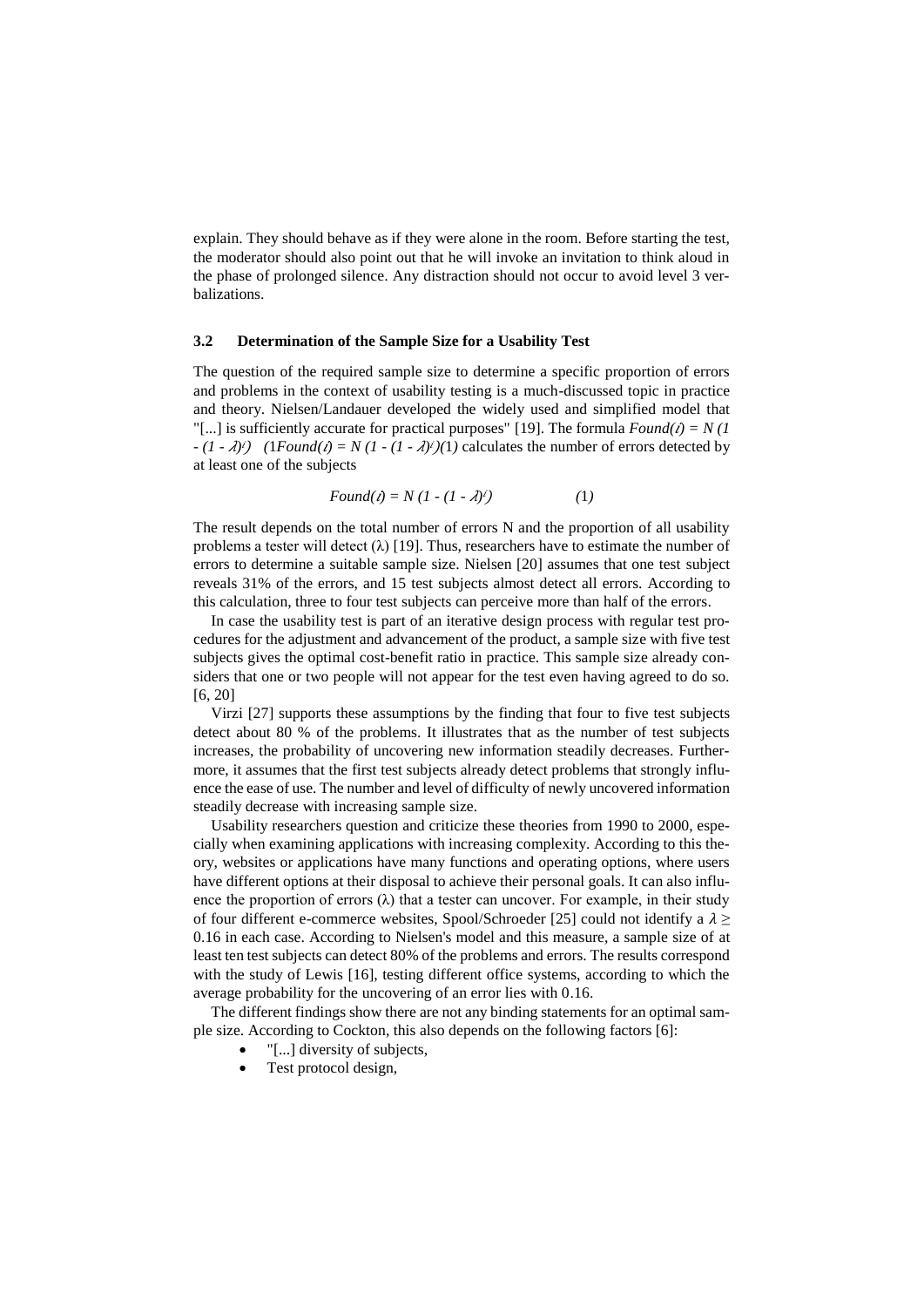- Variety of task performance,
- Complexity of application,
- Design quality [...],
- Problem reporting procedures,
- Usability goals [...]".

# **4 Study design**

The study design follows the steps visualizes in figure 1.



**Fig. 1.** Study Design.

#### **4.1 Workshop Design for Usability Testing of the TicketIssuancce App**

**Determination of the evaluation procedure.** The TicketIssuance app for BVG to be tested is in the development phase. So far, up to now, no tests with potential users have taken place. This usability study follows the formative evaluation approach.

**Determining the Test Environment**. A standard method for usability tests following the formative evaluation approach is the laboratory test. For the present study, using a real test laboratory of the BVG is not possible. Nevertheless, the premises at BVG provide a reference to the company and offer a controlled environment for observing the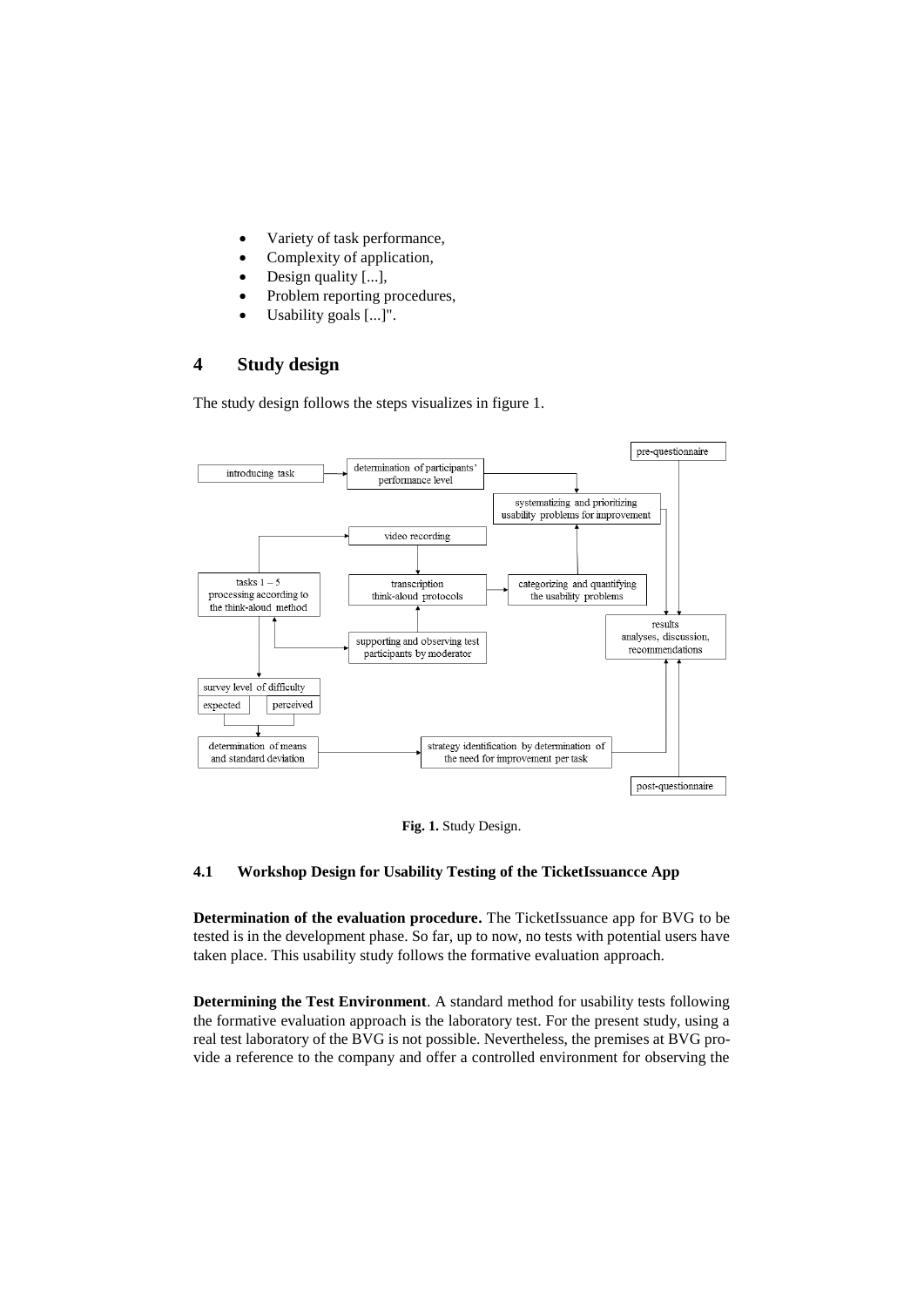test subjects' behavior during working on the structured tasks. Besides, supplementary data collection methods are used before, during, and after the experiment for extended analysis of user behavior and user requirements.

**Determining the sample size.** According to formula (1), an exact determination of the influencing variables (especially  $\lambda$ ) for calculating the sample size is not feasible. No data is available so far since this is the first usability test. The usability test of the TicketIssuance app should reveal as many problems as possible and provide information for improvement.

The decision is to recruit 20 test subjects. It bases on Nielsens' assumption that a heterogeneous target group, such as public transport services users, will be covered by larger samples [20]. This number also takes into account the non-appearance of invited subjects.

**Application of the Think-Aloud Method.** The usability test takes place using the think-aloud methodology. The designed test tasks consider an expected processing time and a structure that allows synchronic verbalization (levels 1 and 2). Subjects do not have to resort to long-term memory, which ensures a high level of accuracy. According to Albert and Tullis [2], the following patterns of behavior can occur:

- "[...] Verbal expressions of confusion, frustration, dissatisfaction, pleasure, or surprise.
- Verbal expressions of certainty or indecision about a particular action that may be right or wrong
- Subjects not saying or doing something they should have done or said
- Nonverbal behaviors such as facial expressions or eye movements."

During the test, the moderator's interactions are limited to actions when there are too long pauses in the speech. Then he should ask subjects to speak their thoughts aloud, using short and concise instructions. The moderator documents the frequency and timing of verbal interactions for data analysis. Thus, a repeated request to communicate aloud may indicate a significantly cognitively demanding processing step. Especially concerning later investigations, the experimental structure and execution allow for later comparability and aid in interpretation. [22, 23]

A test design with the think-aloud method shows apparent differences compared to everyday social communication. The test moderator receives instructions in a created moderator script for stringent execution. He explicitly points out that the object of investigation is the app itself and the associated recognition of problems using the app, not the subject's abilities.

**Design of questionnaires.** A short standardized questionnaire before and after the usability-test of the app collects a few supplementary data.

Pre-questionnaire. Test subjects should get a comfortable and pleasant introduction to the unfamiliar test situation. Therefore, the pre-questionnaire serves to collect the sample's socio-demographic data and data on the previous use of BVG services. Furthermore, these data are the basis for describing the sample description and the result's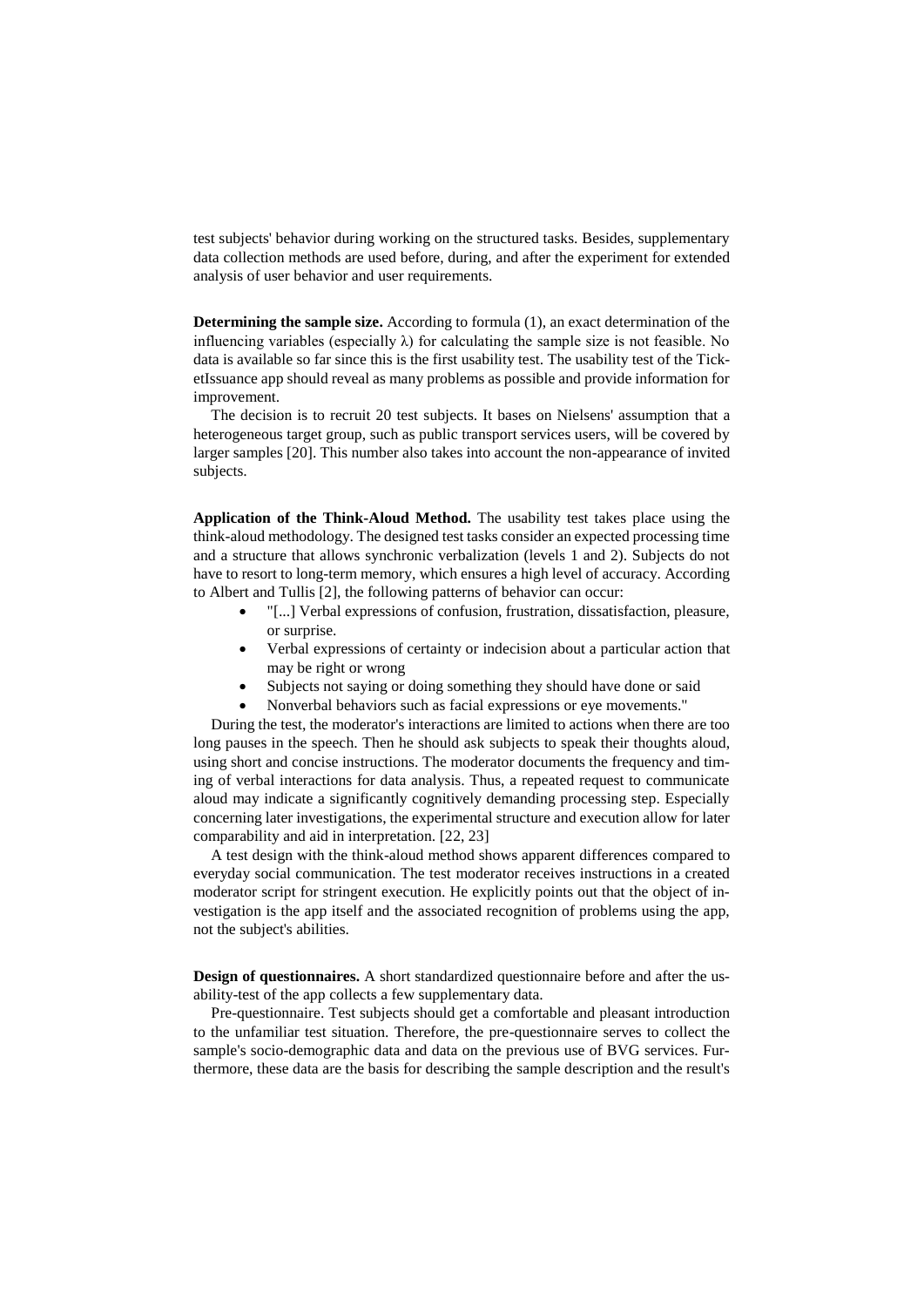analyses. Age cohorts base on empirical studies from the field of transportation for comparability [11].

Post-questionnaire. The post-questionnaire collects some supplementary information after the usability test's task processing has been completed. One criterion for evaluating usability is satisfaction. A questionnaire can best capture this [12]. Thus, one question focuses on the satisfaction of the tested app's usability using a five-point scale from one (very satisfied) to five (very dissatisfied). Other questions elicit the importance of using different media for electronic ticket storage and the subject's knowledge about the NFC interface of the personal smartphone.

**Test Tasks.** The concept of the tasks takes into account that no results from usability tests are available so far. There are no known indications where usability difficulties will exist. Therefore, the test tasks follow real future use cases.

The introducing task determines the test subjects' skills and abilities in dealing with mobile apps. For this task, subjects use their smartphones to determine their performance level. The procedure assumes that individuals with a comparatively low-performance have a less common approach to using apps and uncover a higher number of problems or errors. The basis for determining the performance level is the time required in each case.

In task 1, the test subjects get the instruction to install the app on the test smartphone. To do this, they must open, download and install the TicketIssuance app in the Playstore. Task 2 creates the precondition for ticket purchase and storage. Test subjects have to configure the app by initializing the SE in the first step. It is the prerequisite for the storage of high-priced tickets in the smartphone. In a further step, they create a user account and personalize it via manual data entry. With task 3, the test subjects are to purchase various tickets and store them on different storage media - in the internal database memory, on the SE, or the smartcard. Task 4 requires test subjects to retrieve the purchased and stored tickets, show them for a potential control operation and delete them afterward. In task 5, they shall remove the user account, uninstall the SE and delete the app.

#### **4.2 Survey and Evaluation Methodology**

**Identification of Strategies by Determination of the Need for Improvement per Task.** One usability factor is satisfaction, which can vary widely based on different expectations and perceptions. In determining satisfaction, the confirmation/disconfirmation paradigm helps. It assumes that people compare the perceived performance level after using an application with their expectationss before using it [1]. If the level of perception is above the expectation level (positive disconfirmation), this leads to a positive perception of quality and satisfaction. Dissatisfaction (negative disconfirmation) occurs if the perception level is lower than the expected one. If both levels are equal, there is neither explicit satisfaction nor dissatisfaction. Against this background, the test subjects indicate for each task how difficult they expect this task to be or how difficult they perceived the processing to be. [1, 15].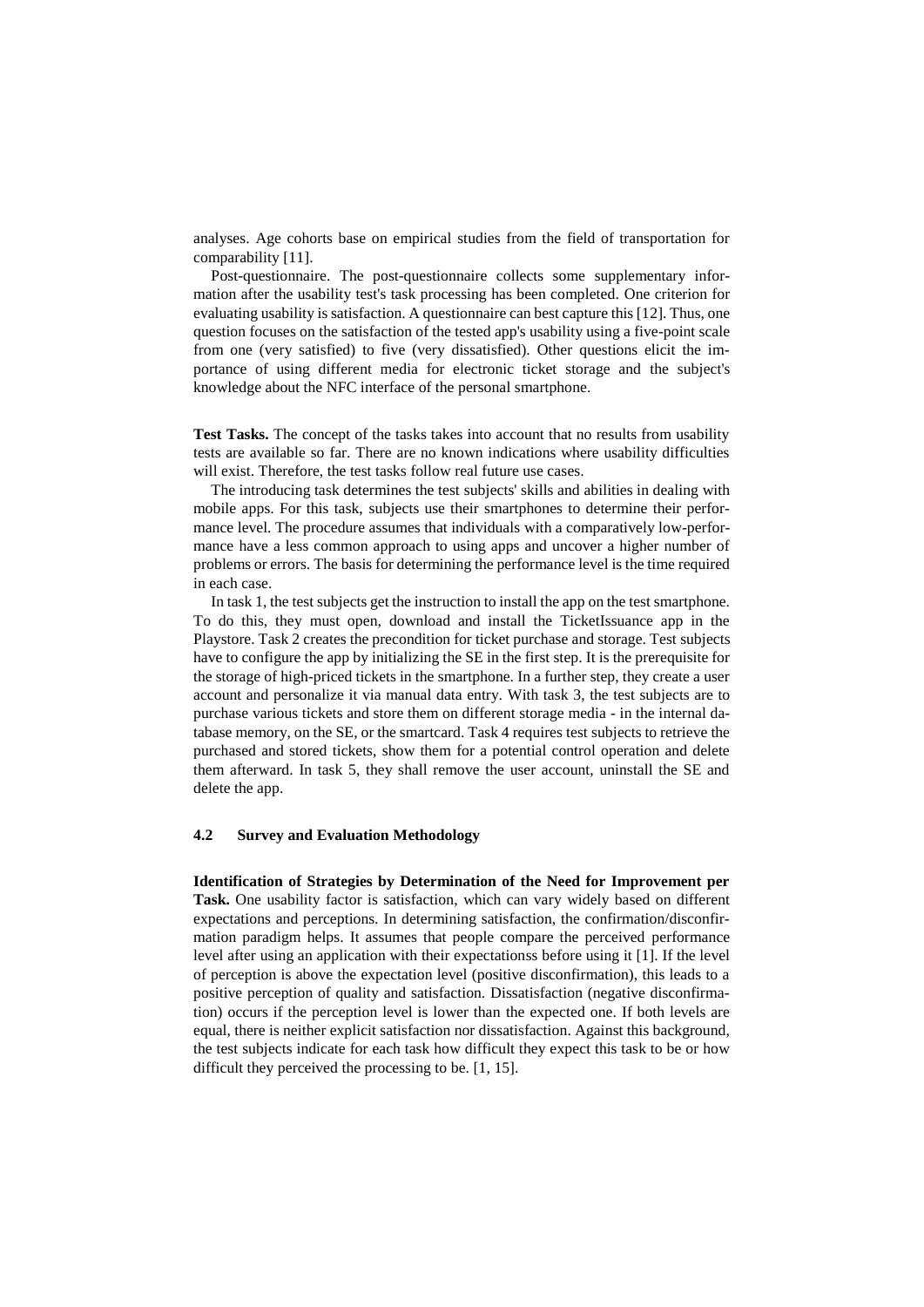There are four derived strategies, depending on the average values of expected and perceived level of difficulty. The strategy "No Modification" implies that users expect and perceive simple task handling. Thus, there is, for the time being, no need for modification. They will not result in an increased quality perception or customer satisfaction. The strategy "Improve Immediately" contains tasks for which the test subjects expected significantly easier processing than was possible in the end. There is a high potential for improvement in these tasks. It needs a priority effort to correct these identified errors and problems. If persons expect many difficulties and perceived much less, then these tasks can attract customers and lead to high satisfaction. These tasks belong to the strategy of "Advertise". They are starting points for communication with potential customers, particularly in the market penetration phase, highlighting potential benefits. However, expectations will change with frequent use of the app if users can draw on their experience. For tasks in the fourth strategy "Good Opportunity" the expected and perceived level of difficulty is generally higher than for the other tasks. Improving usability can lead to a more positive perception of quality and increased satisfaction. In this case, users will also adjust their expectations based on experience with the application and similar products. The individual strategies' delimitation uses the median of the values collected, assessing the expected or perceived level of difficulty based on a five-stage scale (1= very simple to  $5$  = very difficult) [1].

Test subjects have very different abilities and skills in using apps, on the one hand, regarding smartphone use and, on the other hand, how often they use which apps for specific tasks, e.g., ticket purchase, connection search for public transport services. When interpreting the usability test results, the test subjects' performance levels can be significant. This determination of performance levels uses a standardized test based on completing the introducing task. The average of the individual times is the norm time. It is the basis to determine the test subjects' performance levels concerning their respective personal performance for classification and comparison of individual abilities. [26]

Frühwald [10] calculates the degree of performance as follows*:*

$$
performance level = \frac{norm time}{observed individual time} \times 100 [%]
$$
 (2)

However, this norm-oriented test does not claim to define subjects' performance concerning their total smartphone use and handling ability.

**Systematizing and Prioritizing Usability Problems for Improvement.** The perceived problems during the test are the basis for recommendations improving the app's usability. One method is a discussion round in the test team, which determines the necessary adjustments' problem prioritization [4]. Even usability experts can classify the identified problems. Both methods have subjective influences depending on the diverse personal experiences, affecting the quality of the results [18].

The present study uses an own developed methodology based on Nielsen [29] to prioritize problems by importance. It considers two dimensions. The first one incorporates the average performance level scores of subjects who perceive the problem and the detected problems' frequency. A strong influence exists if the perceived problem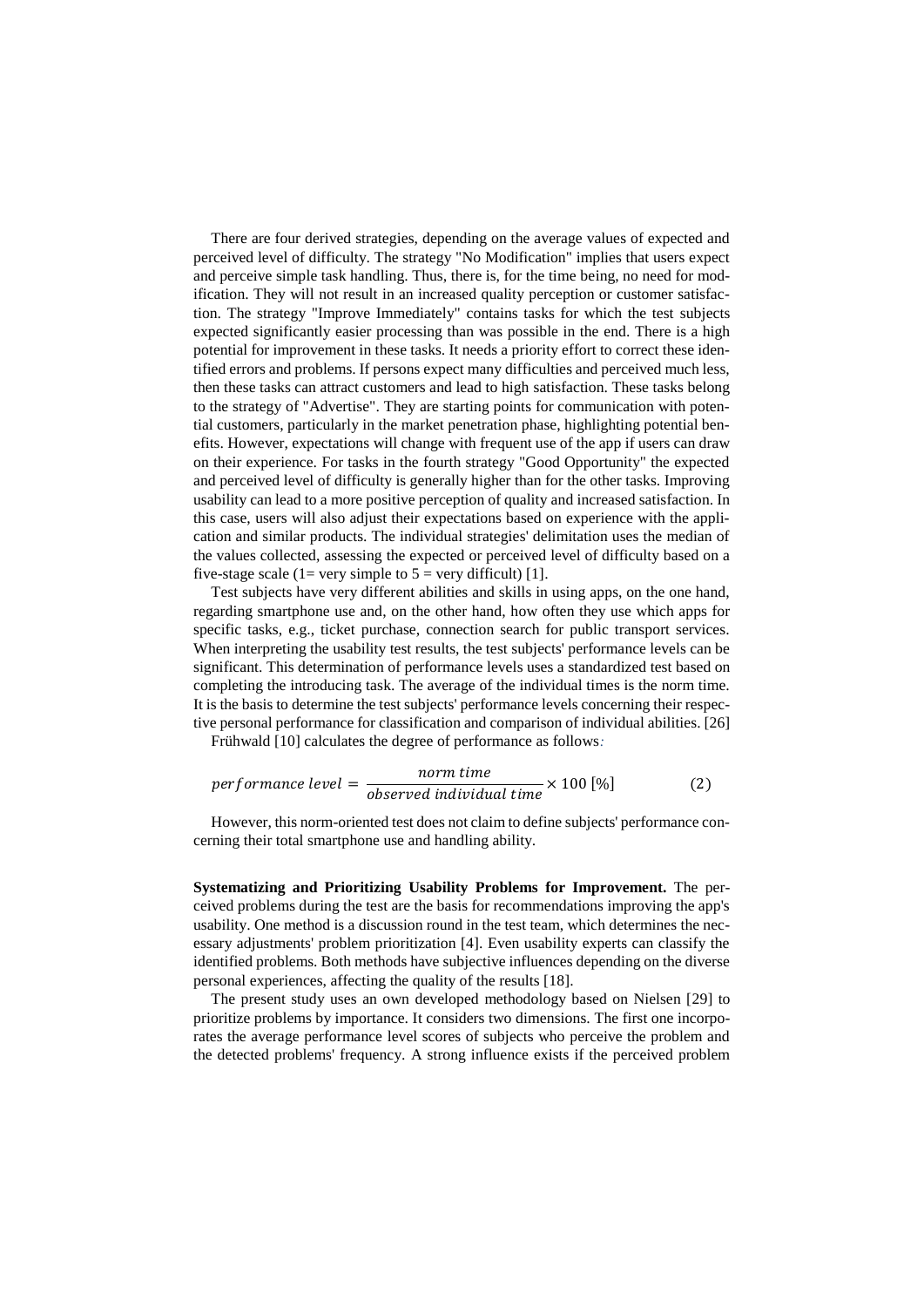occurs with above-average frequency during task processing or if the subjects' average performance level is low. The second dimension considers the possibility of independent task processing. A strong influence exists if the test subject needs the moderator's support for a task processing successfully.

[Table 1](#page-10-0) categorizes the collected problems and systematizes them by priority for improvement.

<span id="page-10-0"></span>

|              | <b>Table 1.</b> Systematization of the surveyed usability problems according to the importance for |  |  |  |  |
|--------------|----------------------------------------------------------------------------------------------------|--|--|--|--|
| improvement. |                                                                                                    |  |  |  |  |

|                                                                                                                          | Dimension 2: Influence of Dimension 1: Influence of the test subjects' performance      |                                                                                                                       |  |  |
|--------------------------------------------------------------------------------------------------------------------------|-----------------------------------------------------------------------------------------|-----------------------------------------------------------------------------------------------------------------------|--|--|
|                                                                                                                          | problems or errors on the level plus the occurred error frequency                       |                                                                                                                       |  |  |
| self-reliant task pro-                                                                                                   | High                                                                                    | Low                                                                                                                   |  |  |
| cessing                                                                                                                  | low average performance<br>level of test subjects or high<br>frequency of errors        | high average performance<br>level of test subjects and high<br>frequency of errors                                    |  |  |
| <b>High</b><br>successful task processing<br>not possible without mod-<br>erator's support                               | <b>Priority 1</b><br>Detection of errors very im-<br>portant<br>Need action immediately | <b>Priority 2</b><br>Detection of errors important<br>Need for remedial action be-<br>fore introduction into practice |  |  |
| Low<br>self-reliant successful task<br>processing possible with-<br>out moderator's support<br>despite usability problem | <b>Priority 3</b><br>Detection of errors preferable                                     | <b>Priority 4</b><br>Detection of errors after fixing<br>the others                                                   |  |  |

The basis for quantification and prioritization are the defined design areas (1) navigation, (2) layout, (3) handling, (4) wording, (5) system, and (6) data economy, to which the specific problems are assigned.

**Correlation between number of errors and number of interactions.** In the context of usability testing by the think-aloud method, the test moderator should interact with the test subjects as little as possible. High usability does not need any intervention of the moderator. However, test users should detect as many usability problems as possible. The tasks follow a workflow of real use. Therefore the test subjects have to finish each. This goal can sometimes require the intervention of the moderator. There is an expectation of a positive correlation between the number of problems and the number of necessary moderator interactions related to the individual tasks.

This analysis uses the empirical correlation coefficient according to Bravis and Pearson as a measure of linear correlation as well as the rank correlation coefficient of Spearman, which measures the monotonic correlation of two variables [24]. The correlation coefficients will help the result's analysis and interpretation.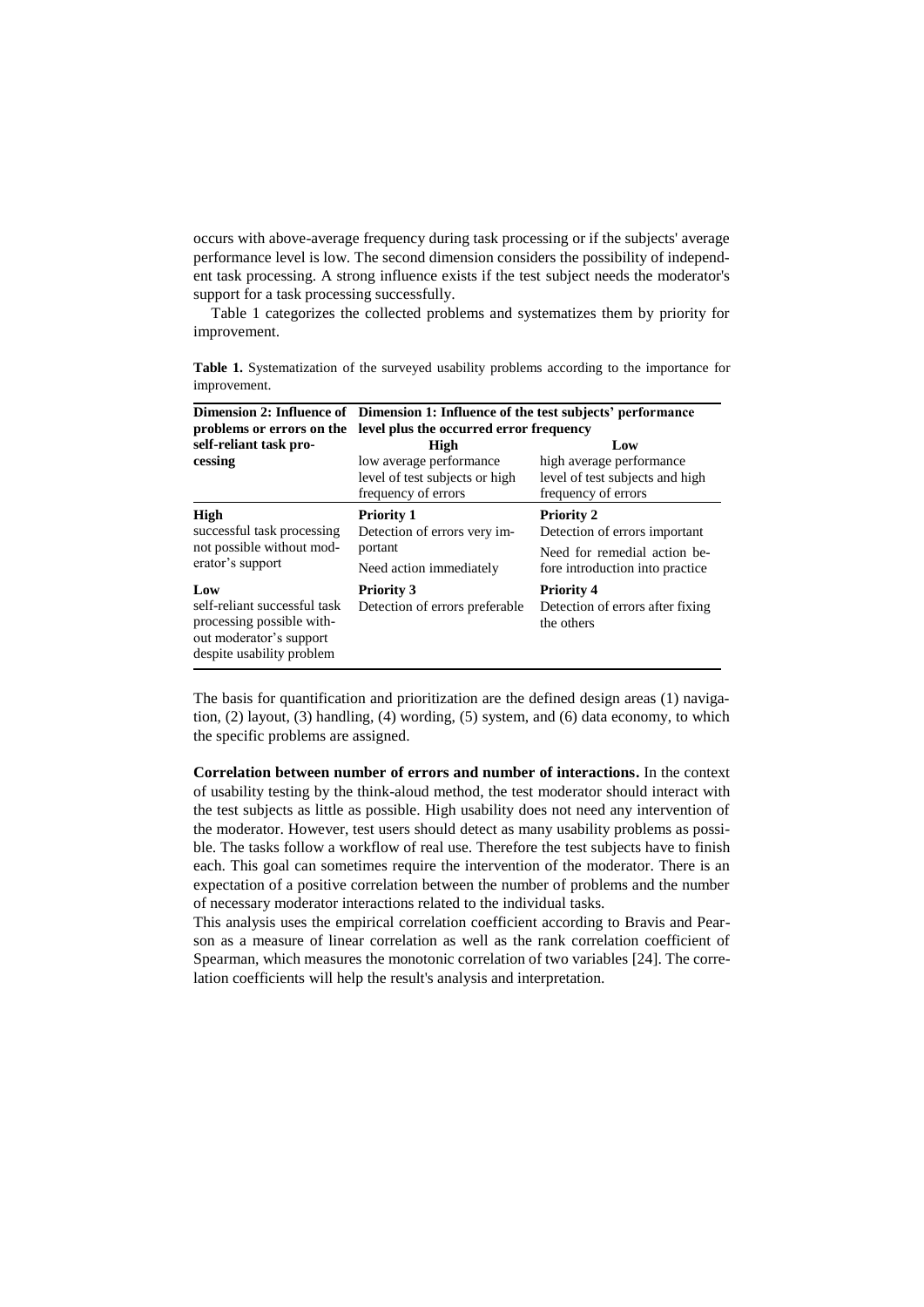# **5 Study Results**

#### **5.1 Sample Description**

Of the 20 selected and invited test subjects, eleven appear. That corresponds to the minimum number of test subjects for uncovering more than 80% of the problems and errors. The group is sufficiently homogeneous. At least one subject from each of the four age cohorts participates. Most subjects belong to cohorts between 25 and 64 years. All test subjects are regular users of public transport services and use different types of tickets. Thus, they could draw on very different experiences and have different expectations regarding the purchase of tickets. The same applies to the experience of using apps for public transport. Almost all subjects know the four different BVG apps. However, only a few use them frequently or occasionally.

#### **5.2 Analysis of the test task**

The improvement of usability serves to achieve broad user acceptance and high user satisfaction. The expected and perceived levels of difficulty of the five test tasks form the basis for positioning them in the developed matrix. The subdivision of the two coordinates bases on the median by all 55 ratings from the eleven subjects. The respective average mean values determine the positioning of the tasks into the strategy fields (cf. Table 2, Fig. 2).

|        | Level of Difficulty $(1 = \text{very simple} \dots 5 \text{ very difficult})$ |              |                       |        |  |
|--------|-------------------------------------------------------------------------------|--------------|-----------------------|--------|--|
|        |                                                                               | Average mean | Standard deviation    |        |  |
|        | Expected                                                                      | Perceived    | Perceived<br>Expected |        |  |
| Task 1 | 1,18                                                                          | 1,27         | 0,4045                | 0,6467 |  |
| Task 2 | 1,73                                                                          | 2,36         | 0,6467                | 0,9244 |  |
| Task 3 | 2,77                                                                          | 2,27         | 0,9840                | 0,7862 |  |
| Task 4 | 1,55                                                                          | 2,27         | 0,6876                | 0,6467 |  |
| Task 5 | 2.00                                                                          | 2.00         | 0.7746                | 0.8944 |  |

**Table 2.** Expected and perceived level of difficulty per task.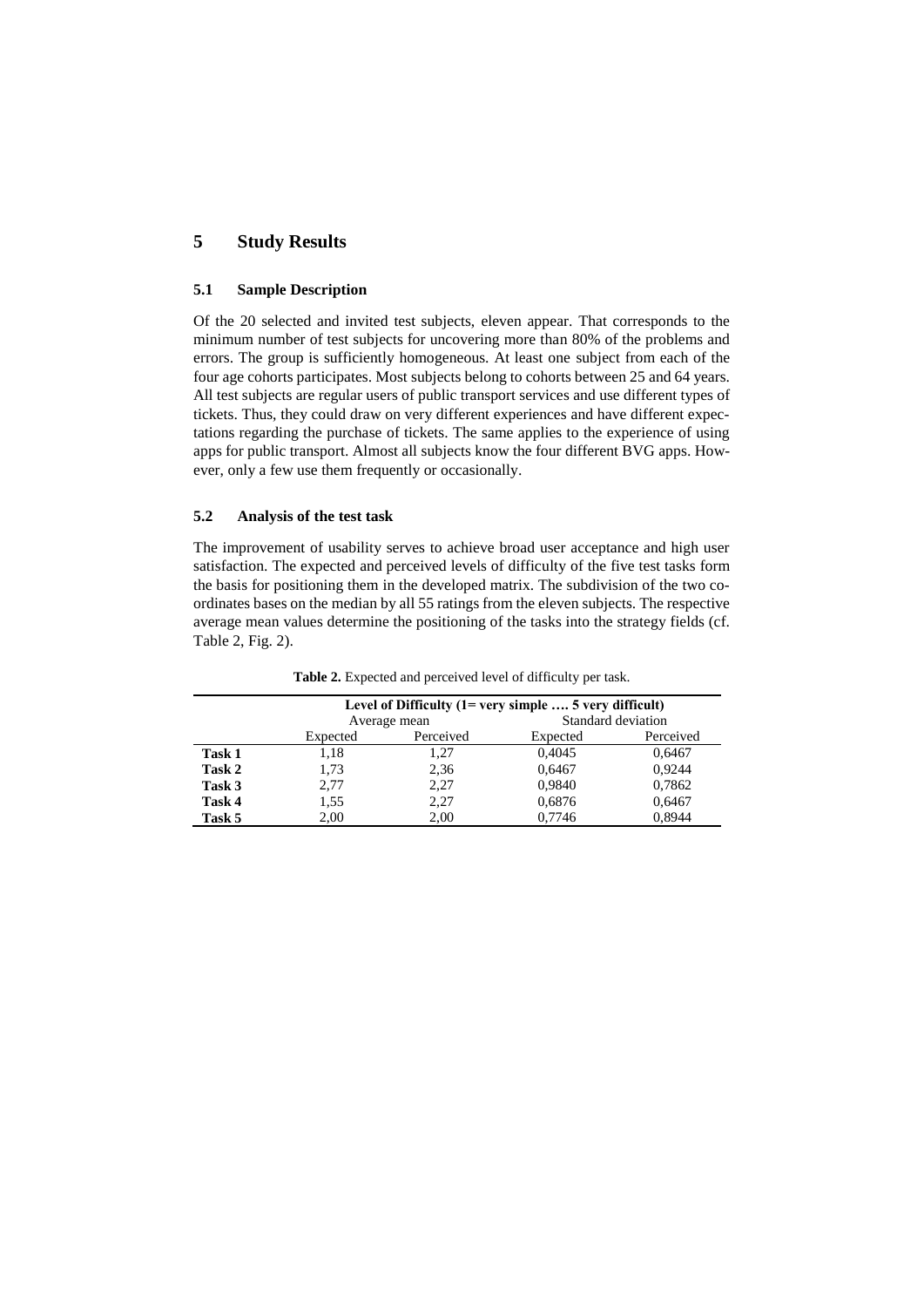

<span id="page-12-0"></span>**Fig. 2.** Strategy identification by Determination of the need for improvement per task.

**Task 1.** The test subjects do not have any particular difficulties with the installation of the app. Therefore, the task assignment falls to the strategy "No modification" (cf. [Fig.](#page-12-0) [2\)](#page-12-0). The mean values of the expected and perceived difficulty levels are the smallest compared to the other tasks. The likewise low standard deviations show a relatively homogeneous evaluation. In total, there are seven interactions between the test moderator and subjects. The test moderator intervenes once directly to ensure successful task completion. The tests identify one problem in the fields of action layout and wording (cf. [Table 3\)](#page-12-1). For test task 1, in general, there is no prioritized need for action.

<span id="page-12-1"></span>

| <b>Dimension 2: Influence</b><br>of problems or errors | Dimension 1: Influence of the test subjects' performance<br>level plus the occurred error frequency |          |                   |          |  |
|--------------------------------------------------------|-----------------------------------------------------------------------------------------------------|----------|-------------------|----------|--|
| on the self-reliant task                               | High                                                                                                |          | Low               |          |  |
| processing                                             | Field of action                                                                                     | Problems | Field of action   | Problems |  |
| <b>High</b>                                            | <b>Priority 1</b>                                                                                   |          | <b>Priority 2</b> |          |  |
|                                                        |                                                                                                     |          | Layout            |          |  |
| Low                                                    | <b>Priority 3</b>                                                                                   |          | <b>Priority 4</b> |          |  |
|                                                        |                                                                                                     |          | Wording           |          |  |

**Table 3.** Task 1 - detected usability problems.

**Task 2.** Test task two involves processing steps to create the prerequisites for app use. That includes setting up and personalizing a user account and configuring the SE for storing high-priced tickets.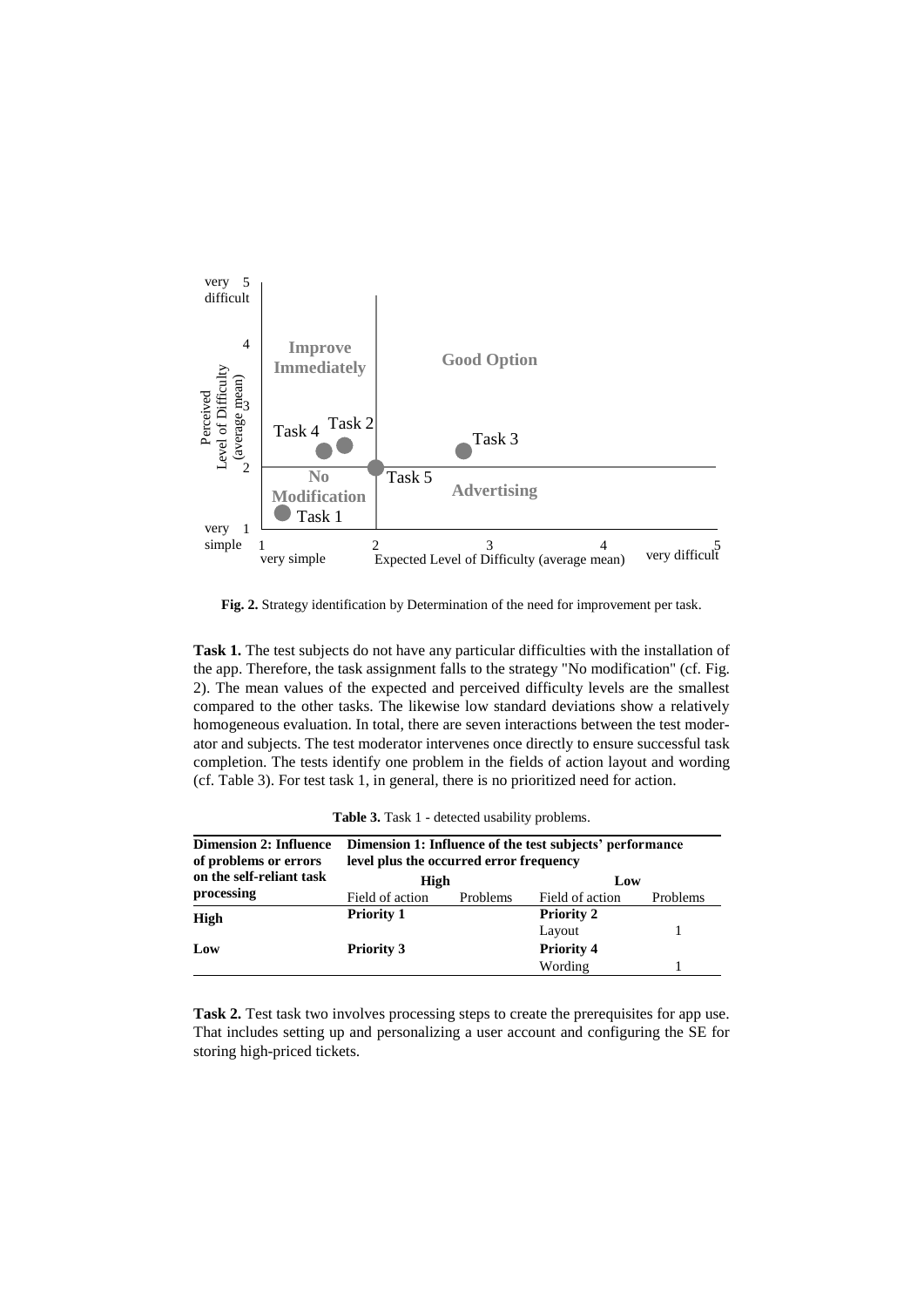The observed usage behavior is quite different from task 1. The tests detect a total of 21 usability problems in all six fields of action. In total, there are 58 interactions between the test moderator and subjects. Direct intervention by the test moderator for successful task completion is necessary in 13 cases.

These results also reflect the ratings on the expected and perceived difficulty level. That leads to the positioning of the task in the matrix field "Improve immediately" (cf. [Fig.](#page-12-0) 2). The test subjects expect the task processing to be significantly easier before the test than they perceive them during the test. The expected difficulty level's measurement scatters less around the mean with 0.65 than the perceived one's values with 0.92. The expectation is more homogeneous than the perception. The processing steps to be performed in task two involve the SE configuration, a process unknown to the test subjects. They have no previous experience or operating analogies to fall back on. However, for the app's full use, the users must configure the SE and set up a user account. The fixing of discovered usability problems should be prioritized according to [Table 4](#page-13-0) and corrected as quickly as possible to avoid acceptance barriers.

<span id="page-13-0"></span>

| <b>Dimension 2: Influence</b><br>of problems or errors | Dimension 1: Influence of the test subjects' performance<br>level plus the occurred error frequency |          |                   |          |  |
|--------------------------------------------------------|-----------------------------------------------------------------------------------------------------|----------|-------------------|----------|--|
| on the self-reliant task                               | High                                                                                                |          | Low               |          |  |
| processing                                             | Field of action                                                                                     | Problems | Field of action   | Problems |  |
| <b>High</b>                                            | <b>Priority 1</b>                                                                                   |          | <b>Priority 2</b> |          |  |
|                                                        | Layout                                                                                              |          | Layout            |          |  |
|                                                        | Navigation                                                                                          | 2        |                   |          |  |
|                                                        | Handling                                                                                            |          |                   |          |  |
|                                                        | Wording                                                                                             |          |                   |          |  |
|                                                        | System                                                                                              |          |                   |          |  |
| Low                                                    | <b>Priority 3</b>                                                                                   |          | <b>Priority 4</b> |          |  |
|                                                        | Layout                                                                                              | 3        | Layout            | 3        |  |
|                                                        | Navigation                                                                                          |          | Navigation        |          |  |
|                                                        | Handling                                                                                            | 2        | Handling          |          |  |
|                                                        | Data Economy                                                                                        |          | Wording           | 3        |  |

**Table 4.** Task 2 - detected usability problems.

**Task 3.** Task three is dedicated to the purchase of tickets and their storage on different storage media. Storage on the different media via an app is not yet practice. Therefore, the test subjects expect some problems with these unfamiliar actions. However, as a result, subjects do not perceive the processing to be as challenging as expected. That leads to the positioning of the task in the matrix field "Good Option" (cf. [Fig.](#page-12-0) 2). The expected difficulty level's measurement values scatter significantly more around the mean with 0.98 than the perceived one's values with 0.65. The more homogeneous evaluation of the perceived difficulty level underlines a positive user experience. That offers potential for external customer communication. The new ticket storage options can lead to a positive user experience.

In total, there are 43 interactions between the test moderator and subjects. In 15 cases, the test moderator had to intervene for successful task completion. The tests detect a total of twelve usability problems in the layout, wording, and handling fields of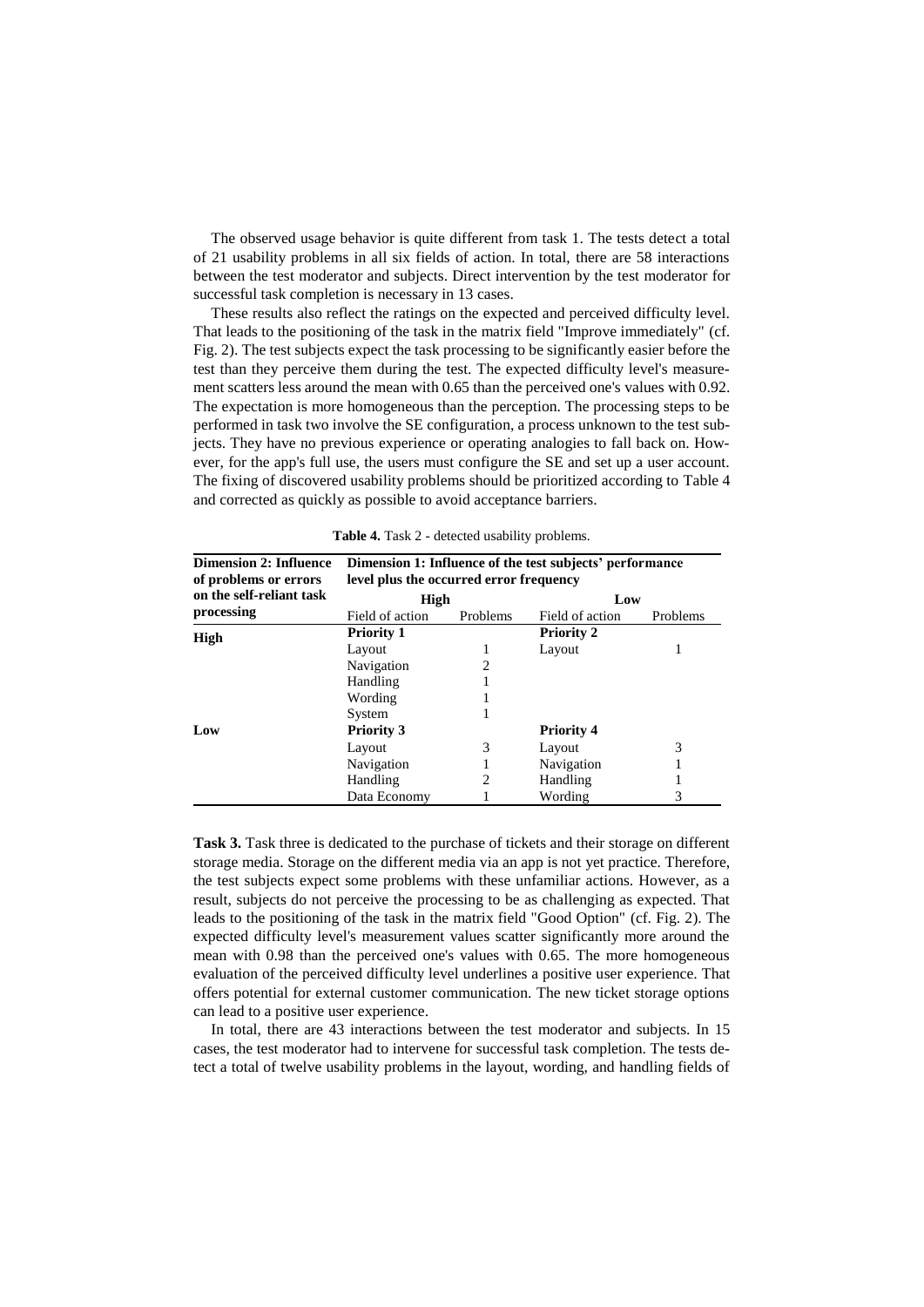action. The fixing of the problems should be prioritized according to [Table 4](#page-13-0) and corrected to ensure a good user experience.

| <b>Dimension 2: Influence</b><br>of problems or errors | Dimension 1: Influence of the test subjects' performance<br>level plus the occurred error frequency |          |                   |          |  |
|--------------------------------------------------------|-----------------------------------------------------------------------------------------------------|----------|-------------------|----------|--|
| on the self-reliant task                               | High                                                                                                |          | Low               |          |  |
| processing                                             | Field of action                                                                                     | Problems | Field of action   | Problems |  |
| High                                                   | <b>Priority 1</b>                                                                                   |          | <b>Priority 2</b> |          |  |
|                                                        | Layout                                                                                              |          | Wording           | 2        |  |
|                                                        | Handling                                                                                            |          |                   |          |  |
|                                                        | Wording                                                                                             |          |                   |          |  |
| Low                                                    | <b>Priority 3</b>                                                                                   |          | <b>Priority 4</b> |          |  |
|                                                        | Layout                                                                                              |          | Layout            |          |  |
|                                                        | Wording                                                                                             |          | Wording           | 2        |  |
|                                                        |                                                                                                     |          | System            | 2        |  |

**Table 5.** Task 3 - detected usability problems.

**Task 4.** Task four involves the processing steps of showing and deleting tickets. These are usage scenarios implement with different ticket types and storage media. On average, test subjects expect easier task processing than they perceive at the end, both on a lower value than in test task two. That leads to the positioning of the task in the matrix field "Improve immediately" (cf. [Fig.](#page-12-0) 2). The measurement values of the expected difficulty level of 0.69 scatter around the mean value in a similar range as the values of the perceived difficulty of 0.64.

In total, there are 30 interactions between the test moderator and subjects. In seven cases, the test moderator had to intervene for successful task completion. The tests detect eleven usability problems in the layout, wording, and handling fields of action. The usability of these use cases, especially handling the smartcard and the layout and handling to delete tickets, must be improved before launching the app on the market. The fixing of the problems should be prioritized according to [Table 6](#page-14-0) and corrected to ensure a good user experience.

<span id="page-14-0"></span>

| <b>Dimension 2: Influence</b><br>of problems or errors | Dimension 1: Influence of the test subjects' performance<br>level plus the occurred error frequency |          |                   |          |  |
|--------------------------------------------------------|-----------------------------------------------------------------------------------------------------|----------|-------------------|----------|--|
| on the self-reliant task                               | High                                                                                                |          | Low               |          |  |
| processing                                             | Field of action                                                                                     | Problems | Field of action   | Problems |  |
| <b>High</b>                                            | <b>Priority 1</b>                                                                                   |          | <b>Priority 2</b> |          |  |
|                                                        | Handling                                                                                            | 2        | Layout            | 2        |  |
| Low                                                    | <b>Priority 3</b>                                                                                   |          | <b>Priority 4</b> |          |  |
|                                                        | Navigation                                                                                          | 2        | Layout            | 2        |  |
|                                                        |                                                                                                     |          | Navigation        |          |  |
|                                                        |                                                                                                     |          | Wording           | 2        |  |

**Table 6.** Task 4 - detected usability problems.

**Task 5.** The expected difficulty level of deleting or removing the user account from the device and uninstalling the app shows is the same value as the perceived one on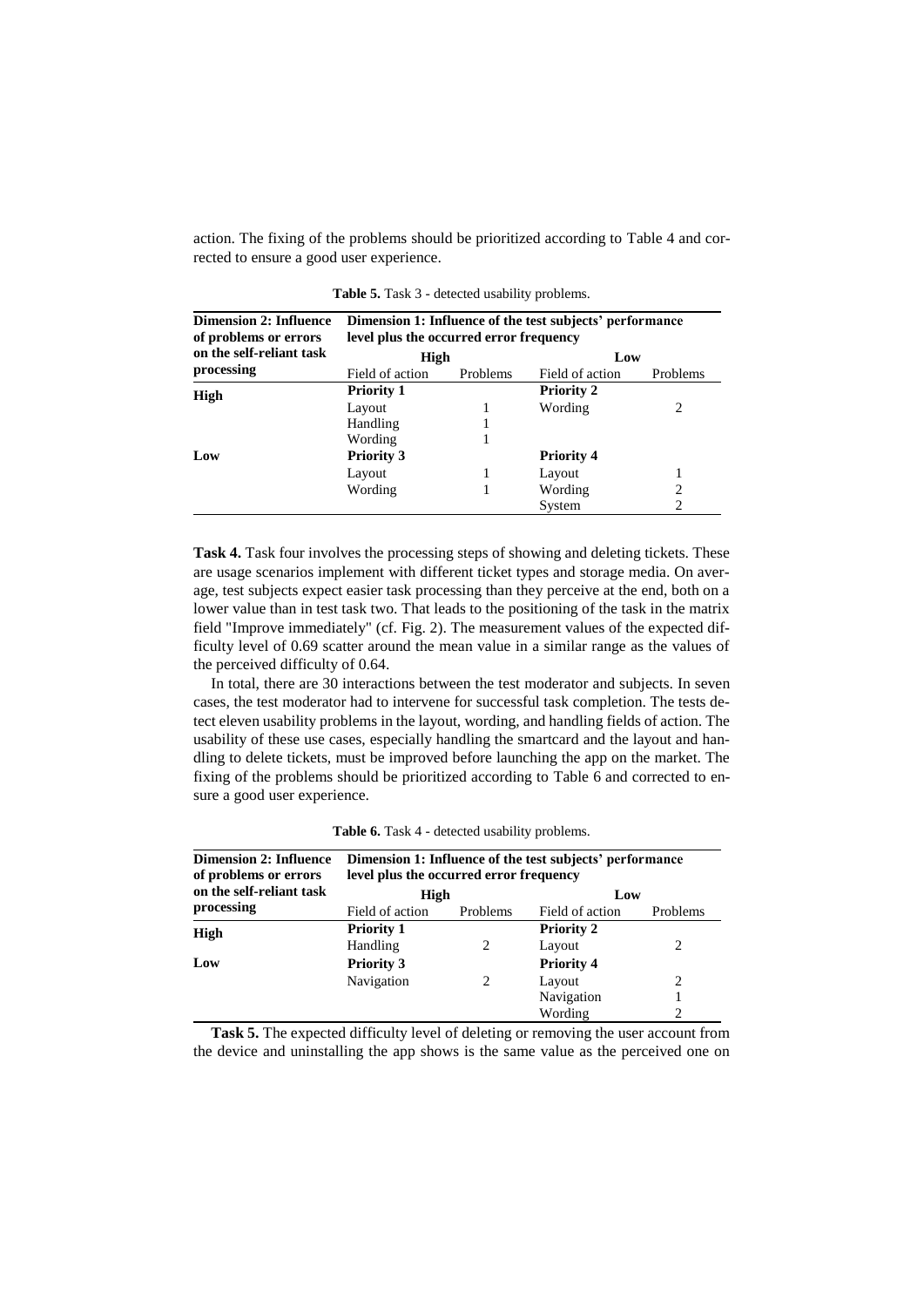average across all subjects. Therefore, task five lies precisely at the intersection of all four strategies (cf. [Fig.](#page-12-0) 2). In total, there are 25 interactions between the test moderator and subjects. In five cases, the test moderator had to intervene for successful task completion.

The expected difficulty level values scatter around the mean of 0.77 and those perceived at 0.89m, both at a relatively high level. These inconsistent ratings concerning the expected and perceived level of difficulty indicate the potential for improvement concerning the ten detected usability problems in fields of action: layout, navigation, wording, handling, and system. The fixing of the problems should be prioritized according to [Table 7](#page-15-0) and corrected to ensure a good user experience.

<span id="page-15-0"></span>

| <b>Dimension 2: Influence</b><br>of problems or errors | Dimension 1: Influence of the test subjects' performance<br>level plus the occurred error frequency |          |                   |          |  |
|--------------------------------------------------------|-----------------------------------------------------------------------------------------------------|----------|-------------------|----------|--|
| on the self-reliant task                               | High                                                                                                |          | Low               |          |  |
| processing                                             | Field of action                                                                                     | Problems | Field of action   | Problems |  |
| <b>High</b>                                            | <b>Priority 1</b>                                                                                   |          | <b>Priority 2</b> |          |  |
|                                                        | Navigation                                                                                          | 2        | Layout            |          |  |
|                                                        | System                                                                                              |          |                   |          |  |
| Low                                                    | <b>Priority 3</b>                                                                                   |          | <b>Priority 4</b> |          |  |
|                                                        | Layout                                                                                              |          | Layout            |          |  |
|                                                        | Navigation                                                                                          | 2        | Wording           |          |  |
|                                                        | Handling                                                                                            |          |                   |          |  |

**Table 7.** Task 5 - detected usability problems.

**Correlation of the number of detected usability problems and the moderator's interactions.** A further step examines the correlation between the test moderator's number of interactions and the usability test's problems. Following the think-aloud method's methodological principles, the moderator should reduce his interactions to a minimum to enable independent task processing.

The analysis of the test results for the TicketIssuance app shows that most interactions (average 5.3 per test subject) between test moderator and test subjects took place in task two. The fewest interactions occurred in Task one, with an average of 0.6 per test subject. The number of interactions in tasks 4 and 5, with an average of 2.7 and 2.3, are similar. In task 3, there is a significantly higher number of interactions with an average of 4.3 per test subject.

The examination of the correlation concerning the five test tasks via the correlation coefficient of Bravis and Pearson results in a correlation coefficient of 0.9438. It shows a strong linear correlation between the average number of interactions per subject and the number of errors detected. The Spearman's rank correlation coefficient with the value of 1.0 shows a robust monotonic correlation, i.e., the more problems or errors occur, the more interactions are required.

**Results of Post-Questionnaire.** The post-questionnaire responses show that four of the eleven test subjects are very satisfied (rating 1), and seven of them are satisfied (rating 2) with the use of the app.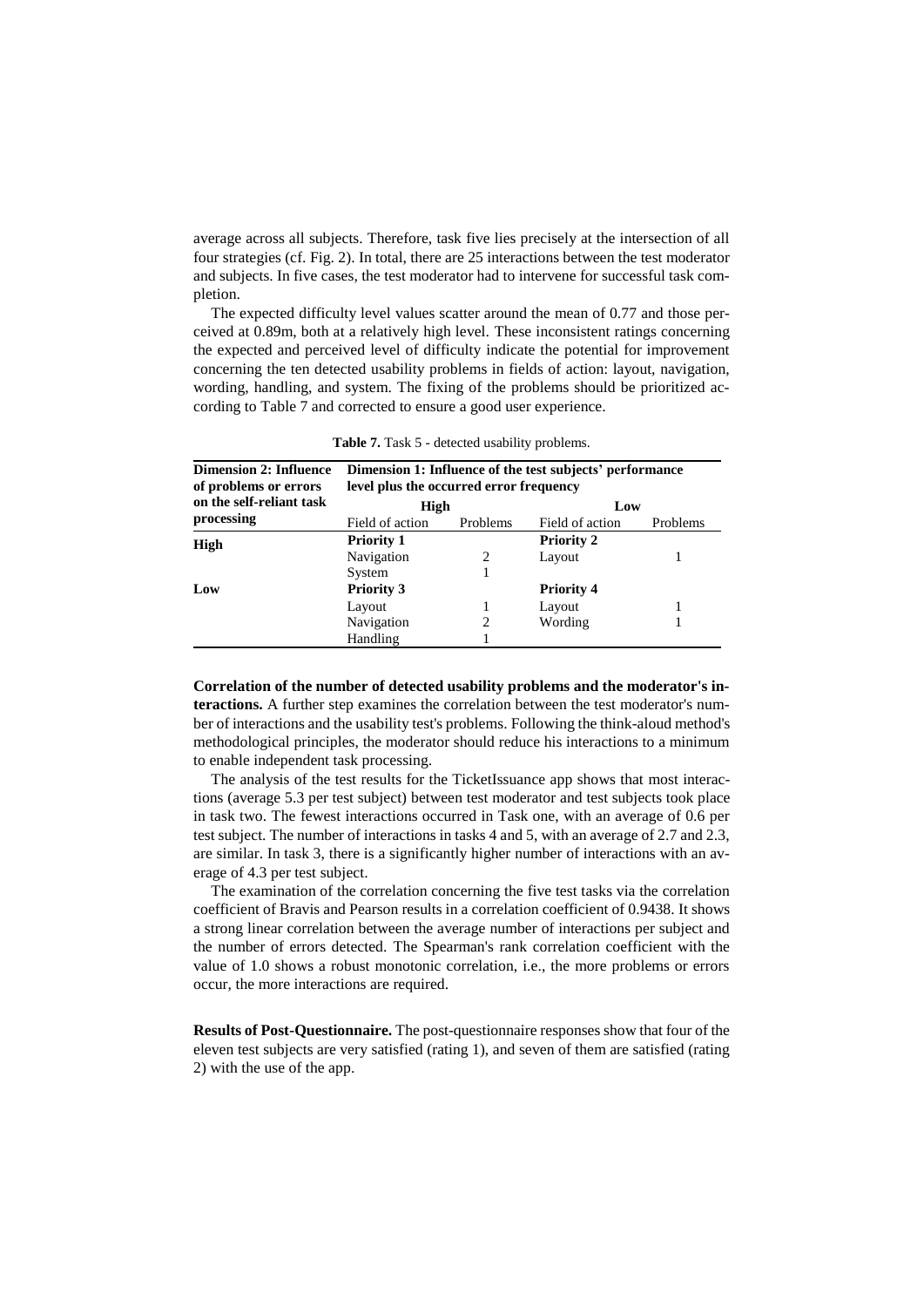The test subjects tend to attach greater relevance to the option of saving tickets on the smartphone than on the smart card. Nine out of eleven test subjects rate the option of saving tickets on the smartphone as very important. However, most test subjects also consider the additional option of using an external smart card to be an essential alternative. Four mentions, each of very important and important, clearly show this.

The prerequisite for saving tickets via the app on the SE and an extern smart card is an NCF-enabled smartphone. Seven test subjects state that they have smartphones equipped with NFC; two do not know, and two others answer this question negatively. The test subjects should indicate whether they regularly use mobile payments (e.g., Apple Pay, Samsung Pay), verifying NFC-equipped smartphone knowledge. Five test subjects answered this question in the affirmative, with one of these subjects stating that they do not own an NFC-enabled personal smartphone. It shows that customers often use mobile services as a matter of course without knowing the technical background systems and their devices' technical features.

#### **6 Discussion**

#### **6.1 Implemented Measurement and Interpretation Methods**

The subjects did not get information about the recording of the time taken to complete the introducing task. These times were the basis for determining each subject's performance level. Clarification about this could have potentially altered the results. The premise was that the test subjects get a practical and straightforward introduction to the test method. The recorded video material analysis from the individual tests formed the basis for determining the number of interactions between test subjects and the moderator and deriving the categories for problems and errors. On the one hand, the researchers' assessment may have led to measurement errors. On the other hand, there is room for interpretation in the problem analysis so that the results are not free of subjective influences.

#### **6.2 Usability Tests Results**

In total, eleven test subjects uncovered 56 usability problems and errors in the five test scenarios.

The developed evaluation methodology provides the framework for assigning the collected problems and errors to prioritize the required adjustments categorized in handling, wording, layout, navigation, system, and data economy.

In particular, there is a prior need to adjust the handling and navigation problems. Here, the test moderator often had to interact and intervene to complete the tasks successfully. It was challenging to find central functions such as initializing or configuring the Secure Element or selecting the various storage options. At present, this option is mainly the app's unique selling point and should therefore be intuitive and error-free to use. Potential users are not yet familiar with corresponding operating steps from other applications. It means that they cannot fall back on operating routines. Besides, there is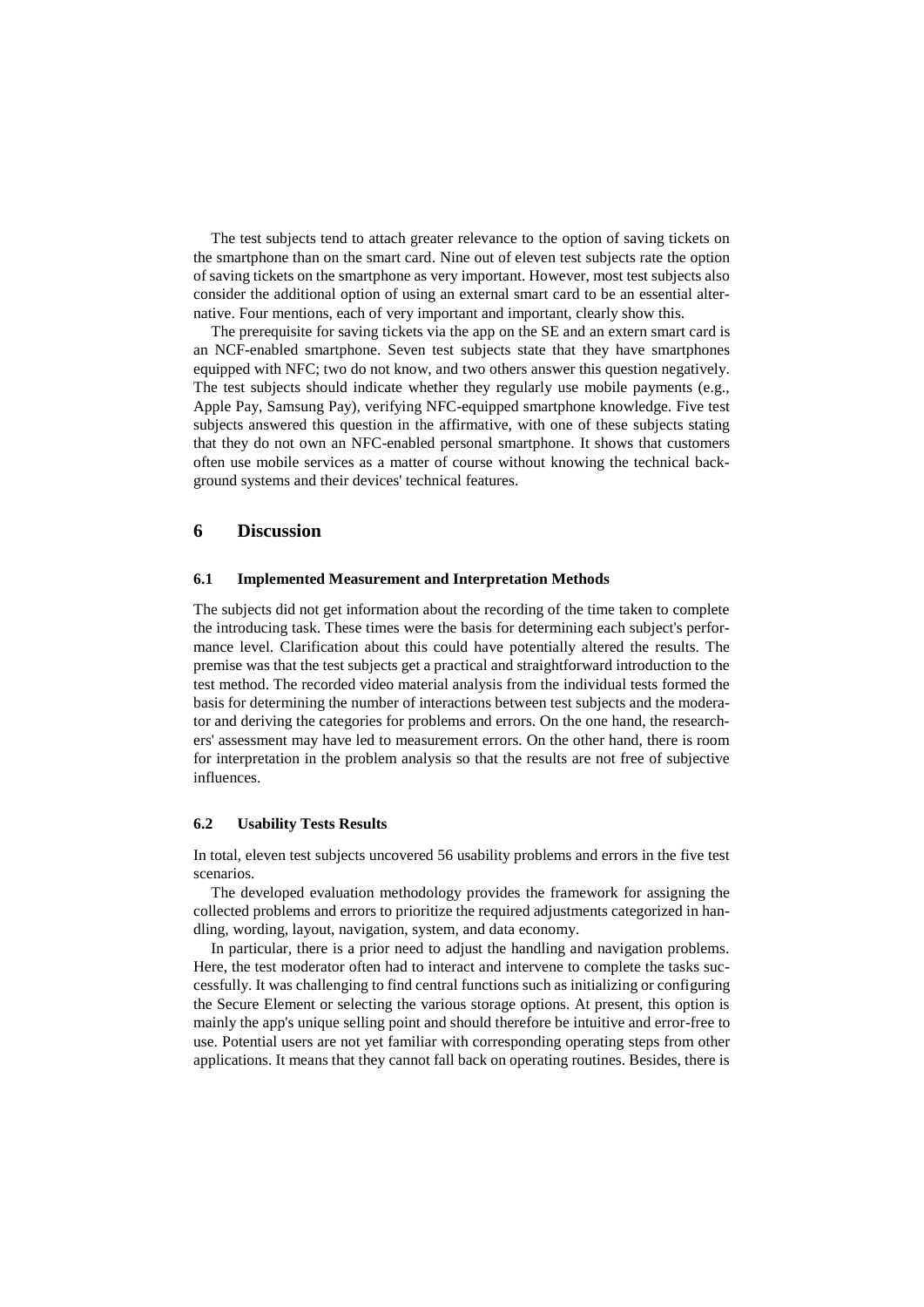a need for improvement in the layout and wording. The terminology used and the language used for explanations and notes have led to irritation.

#### **6.3 Influence of interactions by the test moderator**

The calculated correlation coefficients show a strong correlation between the number of average interactions between the test subject and test moderator and the determined number of usability problems and errors per task. On the one hand, this may be since the test moderator influenced the problem and error detection due to unintentional suggestions. On the other hand, the results may also be due to the moderator's instructions. It required mandatory intervention in specific test scenarios to complete all the tasks successfully.

#### **6.4 Sample Size**

The usability test results make it possible to draw concrete conclusions about a suitable number of test subjects who uncover a certain proportion of the existing usability problems and errors. The following formula ( $\gamma = 1 - \frac{i}{\lambda} \left| 1 - \frac{Found\ (i)}{N} \right|$ N i (3) calculates the proportion of usability problems uncovered by a tester  $(\lambda)$ .

$$
\gamma = 1 - \int_{0}^{i} 1 - \frac{Found\ (i)}{N} \tag{3}
$$

<span id="page-17-0"></span>Thereby, for the present study with 56 uncovered problems by eleven test subjects, an average λ of 0.266 results. Accordingly, each test subject uncovered about 27% of all problems or errors during the usability test. This percentage is about five percentage points lower compared to Nielsen [20]. As Nielsen [20] and Virzi [27] specify, a sample size of five test subjects can elicit about 79% of the problems. The further correlations regarding the influence of the number of test subjects on the percentage of detected errors illustrate [Fig. 3.](#page-18-0) Also shown is the influence at  $\lambda = 0.176$ , calculated based on two randomly selected test subjects, on the proportion of errors detected as a sample size function. It shows that together they uncover just under two-thirds, i.e., 18 out of 56 problems or errors. In the worst-case scenario, five subjects could find (62%), and eleven subjects could find 49 (88%) problems and errors.

The largest  $\lambda$  (= 0.385) calculation is possible with three randomly selected test subjects who uncover 43 of the total 56 items. In this best-case scenario, five subjects uncover 91%, and eleven subjects uncover 97% of the critical points.

For the TicketIssuance app usability study, this means that eleven subjects uncovered 88% to 97% of all problems or errors.

This calculation approach can determine the required number of test subjects for further usability tests to improve the TicketIssuance App. If further testing occurs as part of an iterative design process, it may be advantageous to recruit fewer subjects considering the cost-benefit ratio. According to the worst-case scenario, as few as five ones can uncover more than 60% of all problems and errors. However, if only one more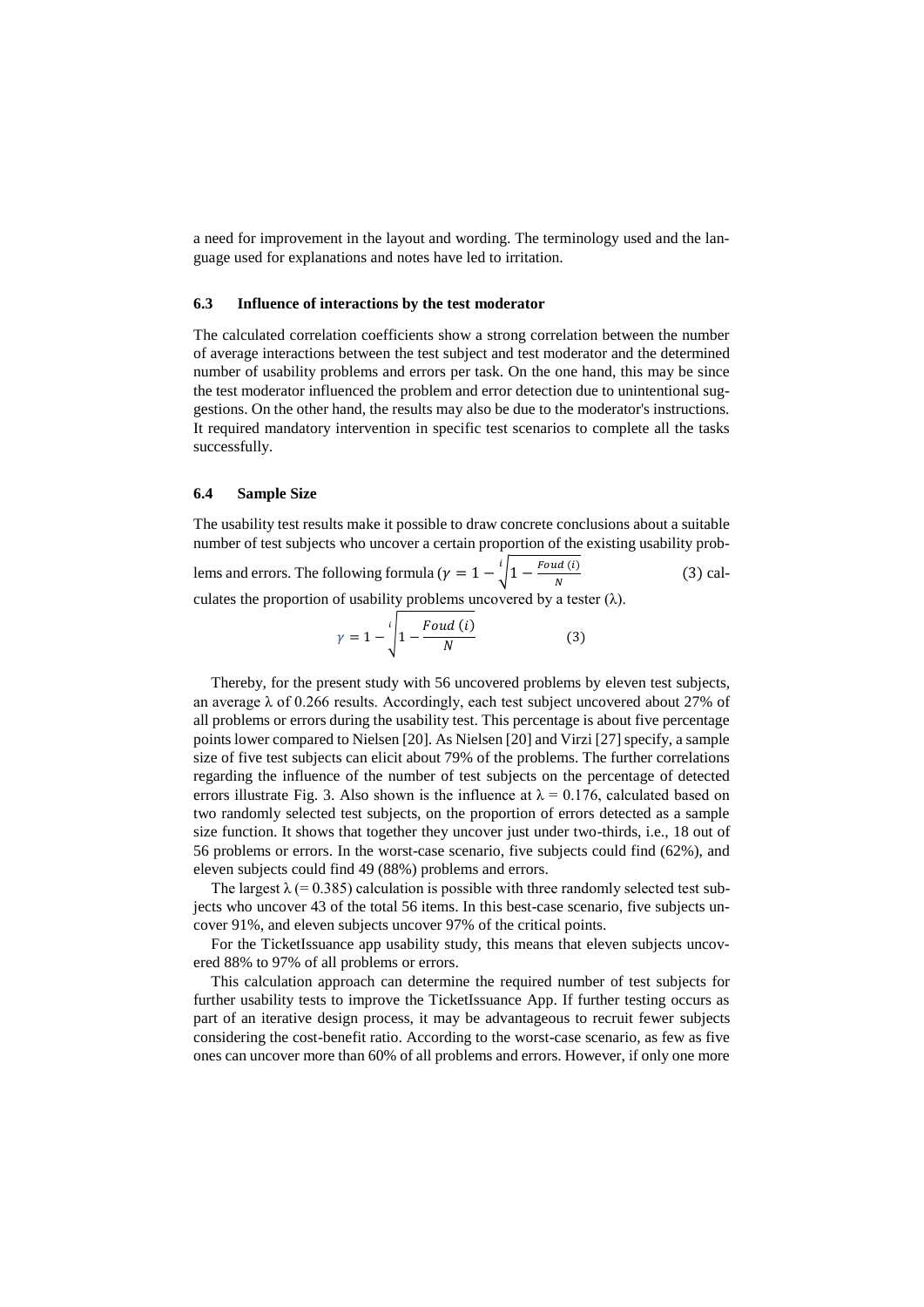usability test of the app will occur, twelve testers should uncover at least 90% of all problems. Ongoing technological developments usually require continuous adjustments to the app. New problems may arise and require usability testing to ensure user acceptance and a good user experience.



**Fig. 3.** Results: determination of sample size.

## <span id="page-18-0"></span>**7 Conclusion**

The OPTIMOS 2.0 project develops the TicketIssuance App for storing high-price tickets on a high-security level. For this purpose, the app offers new, not yet known functions. The study tested the usability of those new functionalities.

All study subjects completed test tasks. Sometimes the test moderator had to give support. Study subjects perceived the process of ticket purchase easier than expected before testing this function. The satisfaction with the new features for buying tickets and saving them on different external media like a smartcard was very high. Potential users very welcome the possibility of checking smartphone tickets in low battery mode. It was possible to elicit many indications and recommendations for prioritizing of redesigning, particularly regarding the layout, wording, navigation, and handling. The results of the usability tests give suitable bases for further adjustments. There is no need for changing the conception or design of the TicketIssuance app fundamentally, but further tests seem to be necessary. A field test with a larger user group should examine the functional capability of the implemented OPTIMOS 2.0 technology in connection with user-friendliness. Particular attention should lay to the handling of SE configuration and uninstalling processes. The goal must be to ensure a high acceptance level combined with a satisfying user experience for a successful market launch. It can ensure an intensive use of the TicketIssuance app in the future, particularly against the background that the demand for mobile electronic tickets will continue to increase.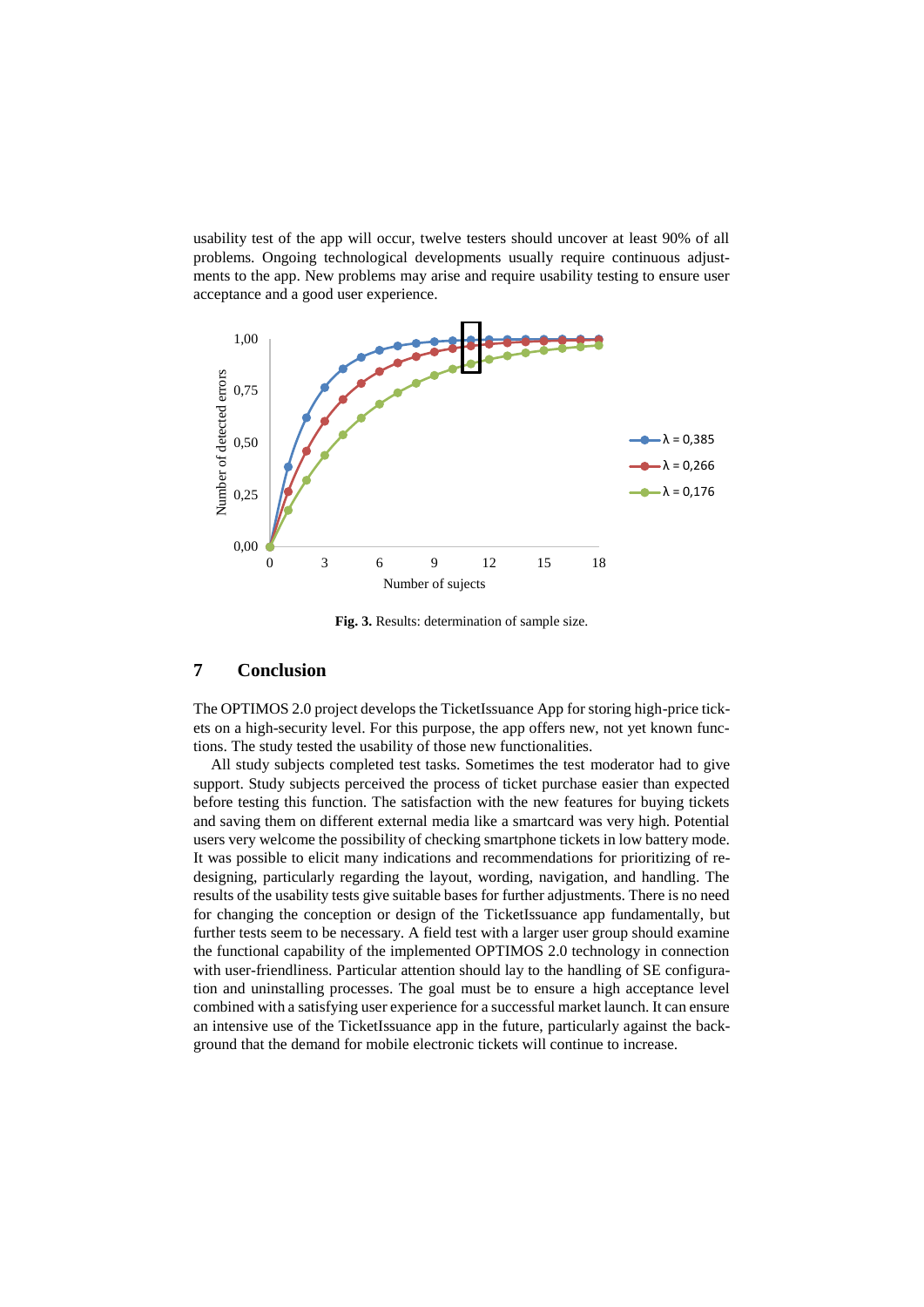### **References**

- 1. Albert, W., Dixon, E.: Is this what you expected? The use of expectation measures in usability testing. In: Proceedings of the Usability Professionals Association 2003 Conference, Scottsdale, AZ (2003).
- 2. Albert, W.; Tullis, T. Measuring the User Experience: Collecting, Analyzing, and Presenting Usability Metrics. Morgan Kaufmann, Burlington, MA, USA, 2013
- 3. Alhadreti, O., Mayhew, P.: Rethinking Thinking Aloud: A Comparison of Three Think-Aloud Protocols. In: Proceedings of the 2018 CHI Conference on Human Factors in Computing Systems, pp. 1–12 (2018).
- 4. Barnum, C. M.: Usability Te sting Essentials: Ready, Set. Test! Elsevier, Inc., Burlington, MA, (2011).
- 5. Berliner Verkehrsbetriebe: BVG Lagebericht & Jahresabschluss 2018. https://unternehmen.bvg.de/wp-content/uploads/2020/10/BVG-Lagebericht-2018.pdf, last accessed 2021/02/23.
- 6. Bevan, N.: Classifying and selecting UX and usability measures. In: International Workshop on Meaningful Measures: Valid Useful User Experience Measurement, Volume 11, pp. 13– 18, (2008).
- 7. Bilandzic, H., Trapp, B.(2000): Die Methode des lauten Denkens: Grundlagen des Verfahrens und die Anwendung bei der Untersuchung selektiver Fernsehnutzung bei Jugendlichen. In: Paus-Haase, I., Schorb, B. (eds.): Qualitative Kinder-und Jugendmedienforschung, pp.183–209, KoPäd - Kommunik. u. Päd., München (2000).
- 8. Ericsson, K.A., Simon, H.A.: Protocol analysis: Verbal reports as data. 2nd edn. MIT Press, Cambridge, MA, (1993)
- 9. Fonteyn, M. A., Kuipers, B., Grobe, S.J. (1993): A Description of Think Aloud Method and Protocol Analysis. In: Qualitative Health Research 3 (4), pp. 430–441, (1993).
- 10. Frühwald, A. (1955): Das REFA-Gedankengut Eine Darstellung für den Kaufmann. Gabler, Wiesbaden (1955).
- 11. Gerike, R., Hubrich, S., Ließke, F., Wittig, S., Wittwer, R.: Tabellenbericht zum Forschungsprojekt "Mobilität in Städten – SrV 2018" in Berlin. Technische Universität Dresden (2020).
- 12. Harrison, R., Flood, D., Duce, D.: Usability of mobile applications: literature review and rationale for a new usability model. In: Journal of Interaction Sciences, 1 (1), pp. 1–16 (2013).
- 13. Henry, S. B., Lebreck, D. B., Holzemer, W. L.: The effect of verbalization of cognitive processes on clinical decision making. In: Research in Nursing & Health, 12 (3) pp. 187– 193 (1989).
- 14. Jakobitz, D., Krüger, S. (2018): Tickets auf dem Smartphone das wünschen sich Fahrgäste im ÖPNV. Unter: https://marktforschungsanbieter.de/files/profiles/249/12387354437530.pdf, last accessed 2021/02/23.
- 15. Kaiser, M. O: Erfolgsfaktor Kundenzufriedenheit Dimensionen und Messmöglichkeiten. 2nd edn. Erich Schmidt Verlag, Berlin: (2005).
- 16. Lewis, J. R.: Sample sizes for usability studies: Additional considerations. Human factors 36 (2), pp. 368–378 (1994).
- 17. Nielsen, J.: Heuristic Evaluation. In Nielsen, J., Mack, R. L.: Usability Inspection Methods. pp 25–62, John Wiley & Sons, New York (1994).
- 18. Nielsen, J.: Usability Engineering. Academic Press Inc., Cambridge (1993)